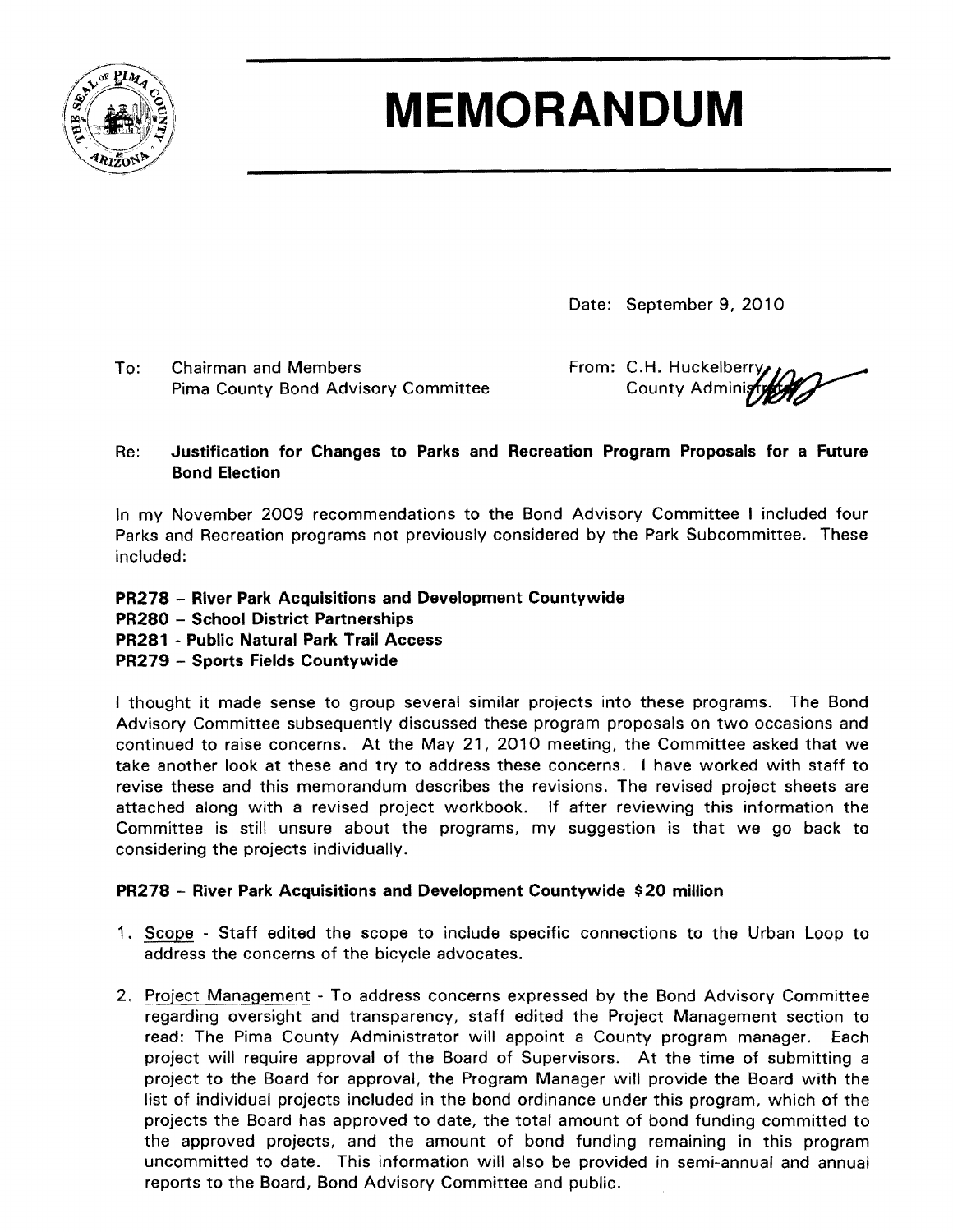Chairman and Members, Pima County Bond Advisory Committee Justification for Changes to Parks and Recreation Program Proposals for a Future Bond Election September 9, 2010 Page 2

- 3. Tiered prioritization of segments outdated  $-$  In 2007, the Parks Subcommittee recommended which river parks segments should be highest priority for funding. Staff feel that these recommendations are now outdated. Portions of some of these segments are scheduled to be constructed prior to a 2011 bond election with other funding sources. Staff recommends disregarding the tier system for this program.
- 4. If approved, the \$20 million Program would replace the following 9 individual projects

| FC12  | Big Wash Linear Park and CDO Wash Linear Park (Tier 3)                 | \$7,000,000               |
|-------|------------------------------------------------------------------------|---------------------------|
| FC60  | Pantano Wash: Craycroft to Grant (not subcom. reviewed)                | 6,000,000                 |
| PR119 | <b>CDO River Park Corridor Acquisitions</b><br>(Tier 2)                | 2,600,000                 |
| PR122 | Rillito River Park Corridor Acquisitions (Tier 2)                      | 900,000                   |
|       | <b>PR124</b> Tanque Verde River Park Corridor Acquisitions<br>(Tier 2) | 1,000,000                 |
|       | PR128 Pantano River Park Corridor Acquisitions (Tier 2)                | 4,300,000                 |
|       | <b>PR130</b> Santa Cruz River Park Corridor Acquisitions<br>(Tier 1)   | 600,000                   |
| PR144 | Rillito River Park - 1-10 to La Cholla (Tier 2)                        | 3,000,000                 |
| PR147 | Rillito River Park - La Cholla to Oracle Road<br>(Tier 1)<br>Total     | 2,000,000<br>\$27,400,000 |

The Parks Subcommittee and my recommendations for individual segments of the river park system ranged from \$21 to \$27 million. Since some portions of segments are scheduled to be completed with other funding sources, \$20 million should be sufficient.

#### PR280 - School District Partnerships \$15 million

- 1. Locations The Bond Advisory Committee expressed concern that the Parks Subcommittee had spent considerable time prioritizing the school district projects (Tier 1 & 2), while the description sheet for PR280 disregarded those tiers. In response, staff inserted each of the schools recommended by the Parks Subcommittee, grouped by its recommended tier. Tier 1 projects would be the highest priority for funding under the program.
- 2. Project Management To address my concerns, concerns expressed by the Bond Advisory Committee, and concerns from staff based on prior agreements with schools, staff edited the Project Management section to read: The Pima County Administrator will appoint a County program manager. Each project will require approval of the Board of Supervisors. An Intergovernmental Agreement (lGA) between the school and the County must be executed prior to proceeding with the project. Schools must provide the land, maintain the improvements, provide public access to the fields after school hours and school team use. Schools must coordinate scheduling of the use of the fields with City or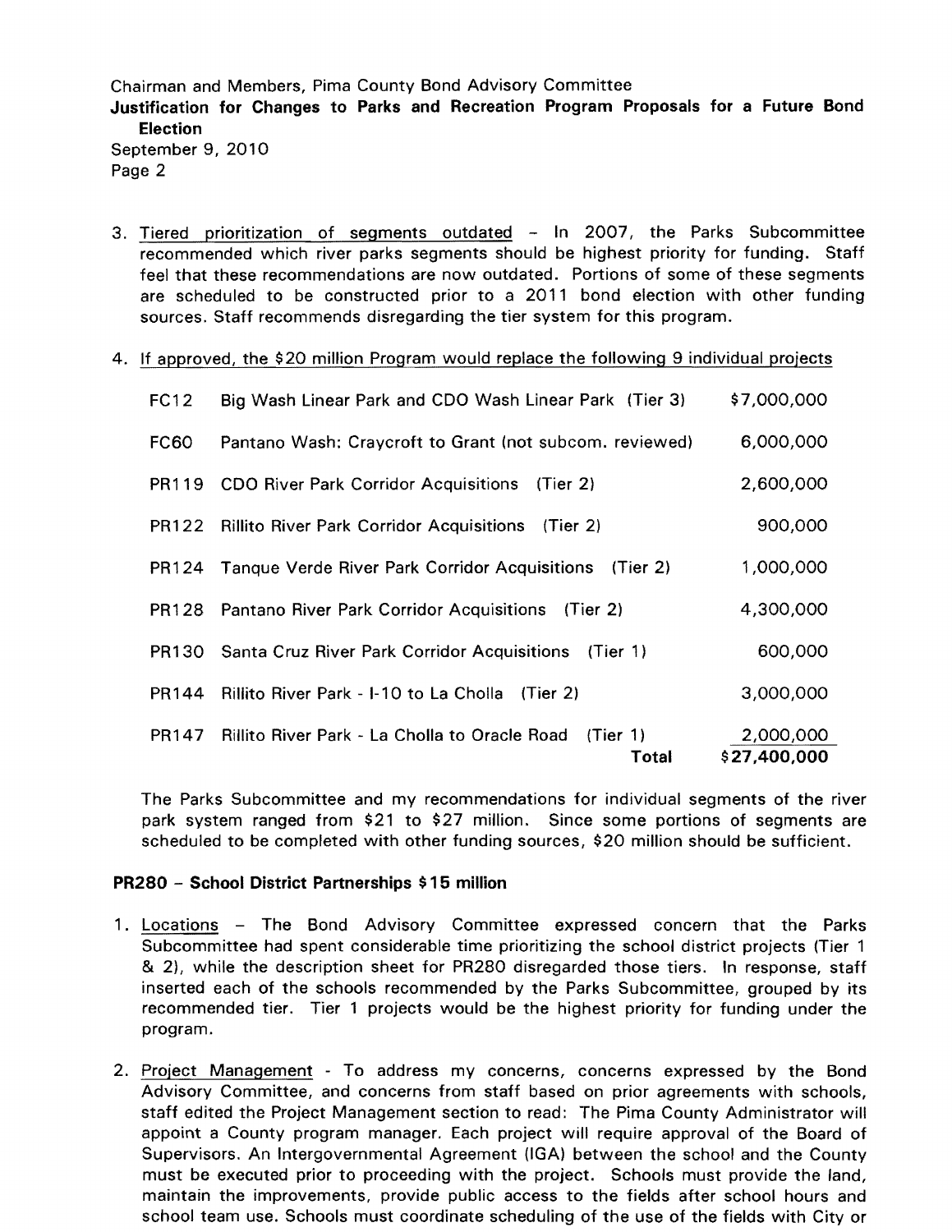Chairman and Members, Pima County Bond Advisory Committee Justification for Changes to Parks and Recreation Program Proposals for a Future Bond Election September 9, 2010 Page 3

County Parks Departments. The amount of public use time will be identified clearly in the IGA. If the school does not provide such public use, the IGA will require the school to repay the County for the improvements. At the time of submitting a project to the Board for approval, the Program Manager will provide the Board with the list of individual projects included in the bond ordinance under this program, which of the projects the Board has approved to date, the total amount of bond funding committed to the approved projects, and the amount of bond funding remaining in this program uncommitted to date. This information will also be provided in semi-annual and annual reports to the Board, Bond Advisory Committee and public.

To develop this language, the County also consulted with the City of Tucson Parks and Recreation Department, who have recent school district recreational facility sharing agreements. It appears that restroom availability is still an outstanding issue for the City, and may be a similar challenge faced by the County unless the County includes the construction of a restroom in the scope of each of the school projects. These joint use agreements still need more work, in my opinion. We will bring you revisions as they become available.

# 3. If approved, the \$15 million Program would replace the following 9 individual projects

| <b>PR37</b>  | Amphi Middle School Community Park Development<br>(Tier 2)         | \$870,000                 |
|--------------|--------------------------------------------------------------------|---------------------------|
| PR196        | Hohokam Middle School<br>(Tier 1)                                  | 1,750,000                 |
| <b>PR259</b> | Tortolita Middle School<br>(Tier 2)                                | 2,850,000                 |
| PR185*       | Coronado Middle School Athletic Fields Upgrades (Tier 1)           | 2,850,000                 |
| PR188*       | Flowing Wells High School (Tier 1)                                 | 1,000,000                 |
| PR189*       | Flowing Wells Junior High (Tier 2)                                 | 1,750,000                 |
| PR239*       | Corona Foothills & Sycamore School Sports Fields (Tier 2)          | 1,850,000                 |
| PR246*       | Old Vail Middle School Sports Fields Improvements (Tier 1)         | 1,600,000                 |
| PR264*       | Hohokam Community Sports Fields and Hohokam Park (Tier 1)<br>Total | 3,900,000<br>\$18,420,000 |

The Parks Subcommittee recommended nine school district projects. Six of the nine have already been tentatively approved by the Bond Advisory Committee (\*above). Tentative approval of this \$15 million program would replace all nine projects. Although the cost estimates for the nine projects individually add up to over \$18 million, I recommended \$15 million assuming not all schools will be able to meet the strict public access requirements.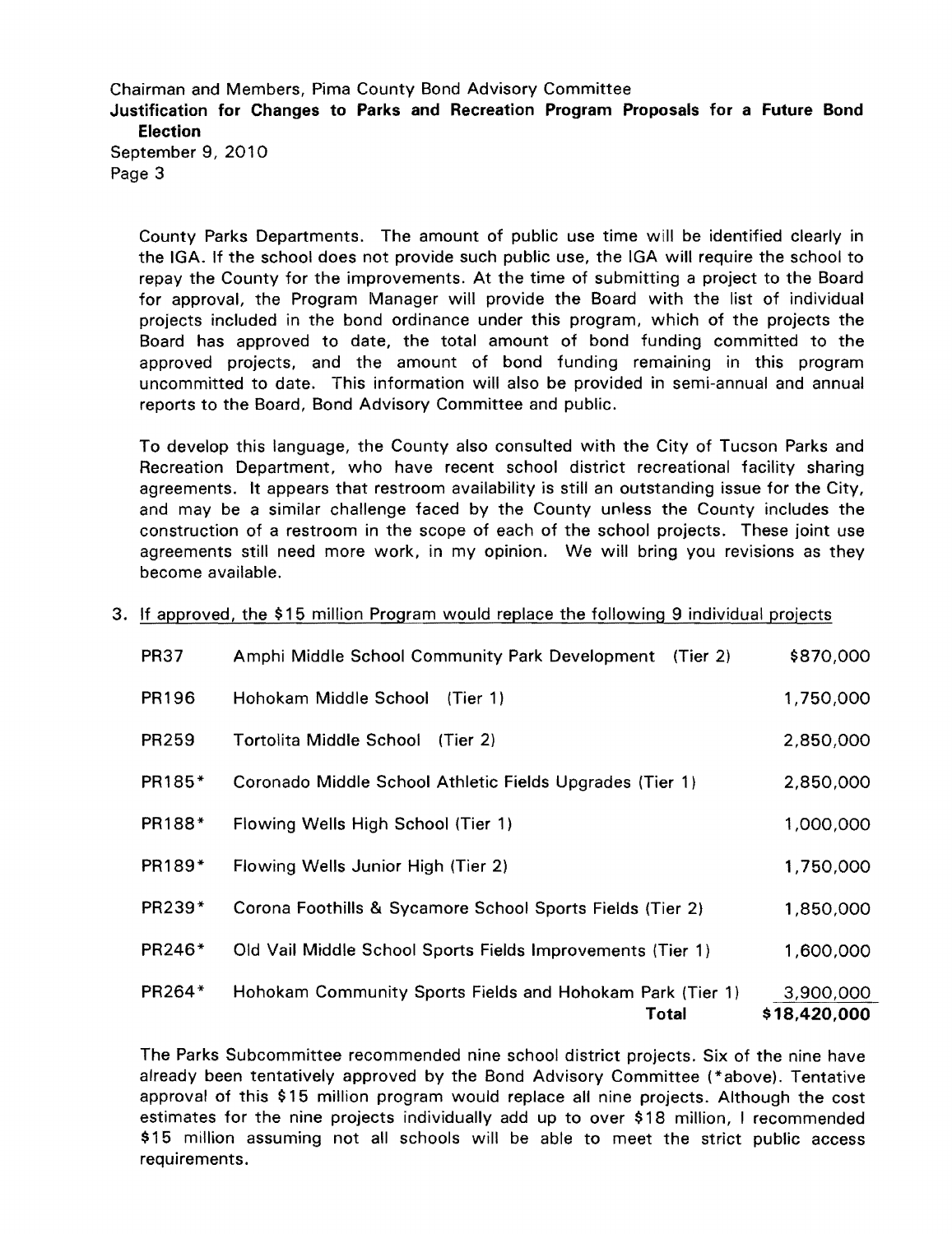Chairman and Members, Pima County Bond Advisory Committee Justification for Changes to Parks and Recreation Program Proposals for a Future Bond Election September 9, 2010 Page 4

# PR2S1 - Public Natural Park Trail Access \$2 million

- 1. Locations I had intended that this \$2 million program include just trailheads to public natural parks. Two more urban trail projects were inadvertently included (P228 Lawrence Hiaki Pathway and PR34 City of Tucson Trails, Urban Pathways and Riverparks). The locations have been amended to include only the five trailheads. In addition, to address the prioritization the Parks Subcommittee undertook with respect to these trailheads, the Subcommittee recommended tiers are included in the location information.
- 2. Project Management To address concerns expressed by the Bond Advisory Committee regarding oversight and transparency, staff edited the Project Management section to read: The Pima County Administrator will appoint a County program manager. Each project will require approval of the Board of Supervisors. At the time of submitting a project to the Board for approval, the Program Manager will provide the Board with the list of individual projects included in the bond ordinance under this program, which of the projects the Board has approved to date, the total amount of bond funding committed to the approved projects, and the amount of bond funding remaining in this program uncommitted to date. This information will also be provided in semi-annual and annual reports to the Board, Bond Advisory Committee and public.
- 3. If approved, the \$2 million Program would replace the following 5 individual projects

|              | Total                                                        | \$2,975,000 |
|--------------|--------------------------------------------------------------|-------------|
| PR165        | Tucson Mountain Park – King Canyon Trailhead (Tier 2)        | 300,000     |
| <b>PR154</b> | Arizona Trail - Pistol Hill Road Trailhead (Tier 3)          | 475,000     |
| PR153        | Chalk Mine Trailhead-Tortolita Mtn Park – Phase One (Tier 2) | 750,000     |
| PR152        | Arizona Trail - Sahuarita Road Trailhead<br>(Tier 3)         | 700,000     |
| PR151        | Robles Pass Trails Park Staging Area (Tier 2)                | \$750,000   |

The Parks Subcommittee recommended 5 trailhead projects. Tentative approval of this \$2 million program would replace all 5 projects. Although the cost estimates for the 5 projects individually add up to over \$2 million, I recommended \$2 million assuming we would not be able to acquire all the land necessary for all of these trailheads, and to provide capacity for additional projects.

- 4. PR228 Lawrence Hiaki Pathway for \$500,000 The Parks Subcommittee recommended this project as a Tier 1 project. The Pascua Yaqui Tribe recommended this as their second highest project. I support the proposed \$500,000 for this project as a standalone project.
- 5. PR34 City of Tucson Trails, Urban Pathways and Riverparks for \$4 million The City of Tucson requested \$4 million for this project for the design and construction of the Arcadia Wash Urban Greenway, Alamo Wash Urban Greenway, Arroyo Chico Urban Greenway, and Atturbury Wash Urban Greenway. The Parks Subcommittee ranked it a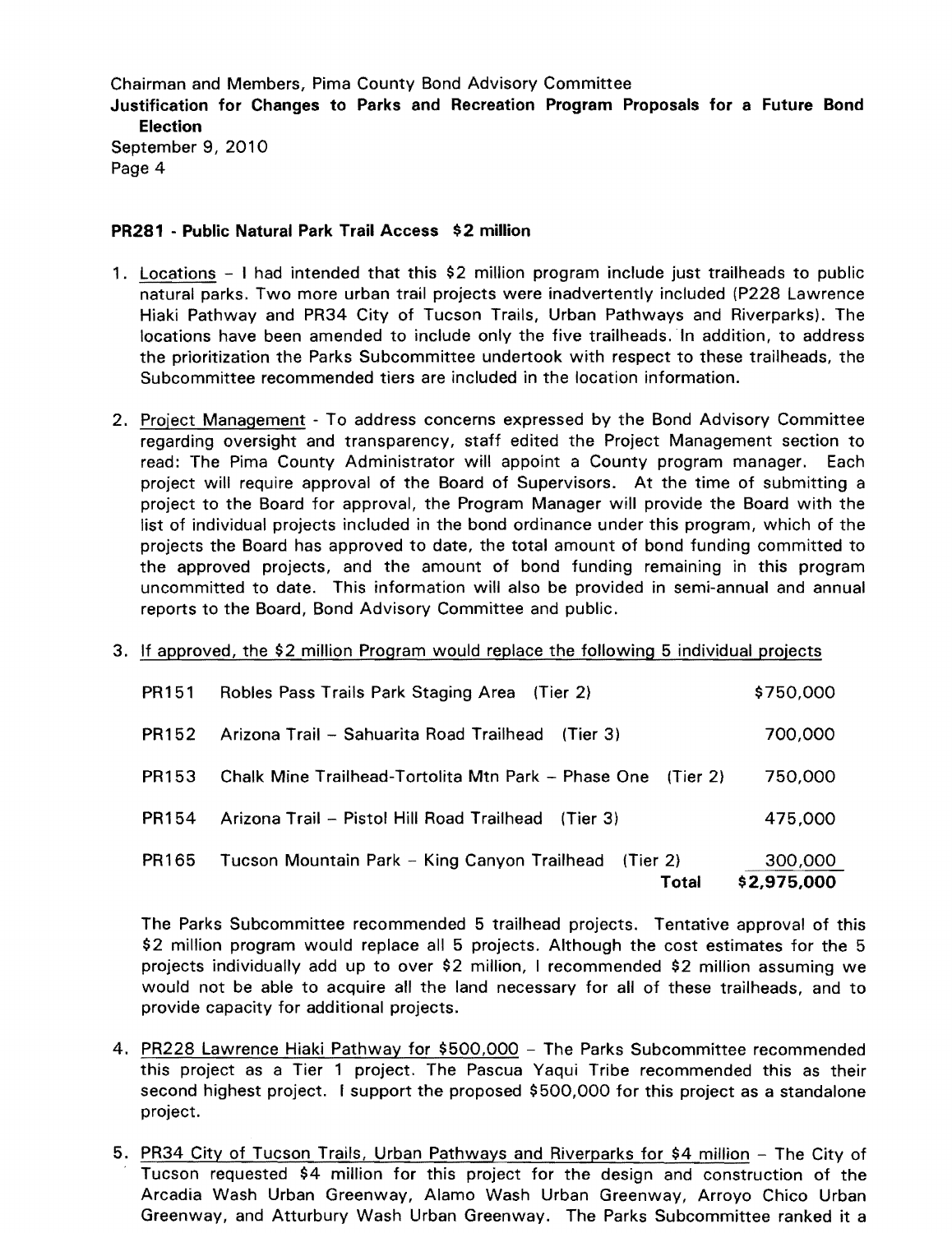Chairman and Members, Pima County Bond Advisory Committee Justification for Changes to Parks and Recreation Program Proposals for a Future Bond Election September 9, 2010 Page 5

Tier 3 project. It should probably be renamed City of Tucson Urban Greenways. I have requested additional information on this project from the City of Tucson and therefore do not have a recommendation at this time.

# PR279 - Sports Fields Countywide No Longer Recommending

Two projects would have been replaced if this program was approved: PR35 and PR83. PR35 was a City-only project to develop new sports fields at undetermined locations. PR83 was a County-only project to light existing ball fields and parking lots at park facilities. After additional consideration, I am no longer recommending this program.

If new fields are needed beyond those already proposed, they could be proposed individually. The Committee has already tentatively approved several individual projects that include new ball fields, like Marana's Bureau of Recreation Sports Park (PR210) and the County's Rillito Racetrack Conversion (PR103). All new fields include an allocation for lighting.

As for a lighting program, a program was included in the 2004 bond program for replacing and installing lights at County parks. This year the County's general fund budget includes \$1 .775 million to replace outdated and inefficient ball field lighting. It is estimated that the County has about another \$3 million in needs to replace similarly outdated and inefficient ball field lighting. The City is in the process of putting a list together on their lighting and new fields needs and would like to make a presentation to the Committee regarding these needs. When I receive this information, I will forward it to the Committee for consideration.

At the last Committee meeting, a request was made for a future agenda item on capital versus maintenance needs and the applicability to bond funding eligibility. This request was in response to the City Managers request for additional funding for replacing ball field lighting. I've asked that this item be placed on the October meeting agenda to correspond with the City's presentation.

By not recommending this program, my recommendations are reduced by \$20 million.

CHH/dr

# **Attachments**

c: The Honorable Chairman and Members, Pima County Board of Supervisors John Bernal, Deputy County Administrator - Public Works Nanette Slusser, Assistant County Administrator for Public Works Policy Rafael Payan, Director, Natural Resources, Parks and Recreation Nicole Fyffe, Executive Assistant to the County Administrator Diana Durazo, Special Staff Assistant, County Administrator's Office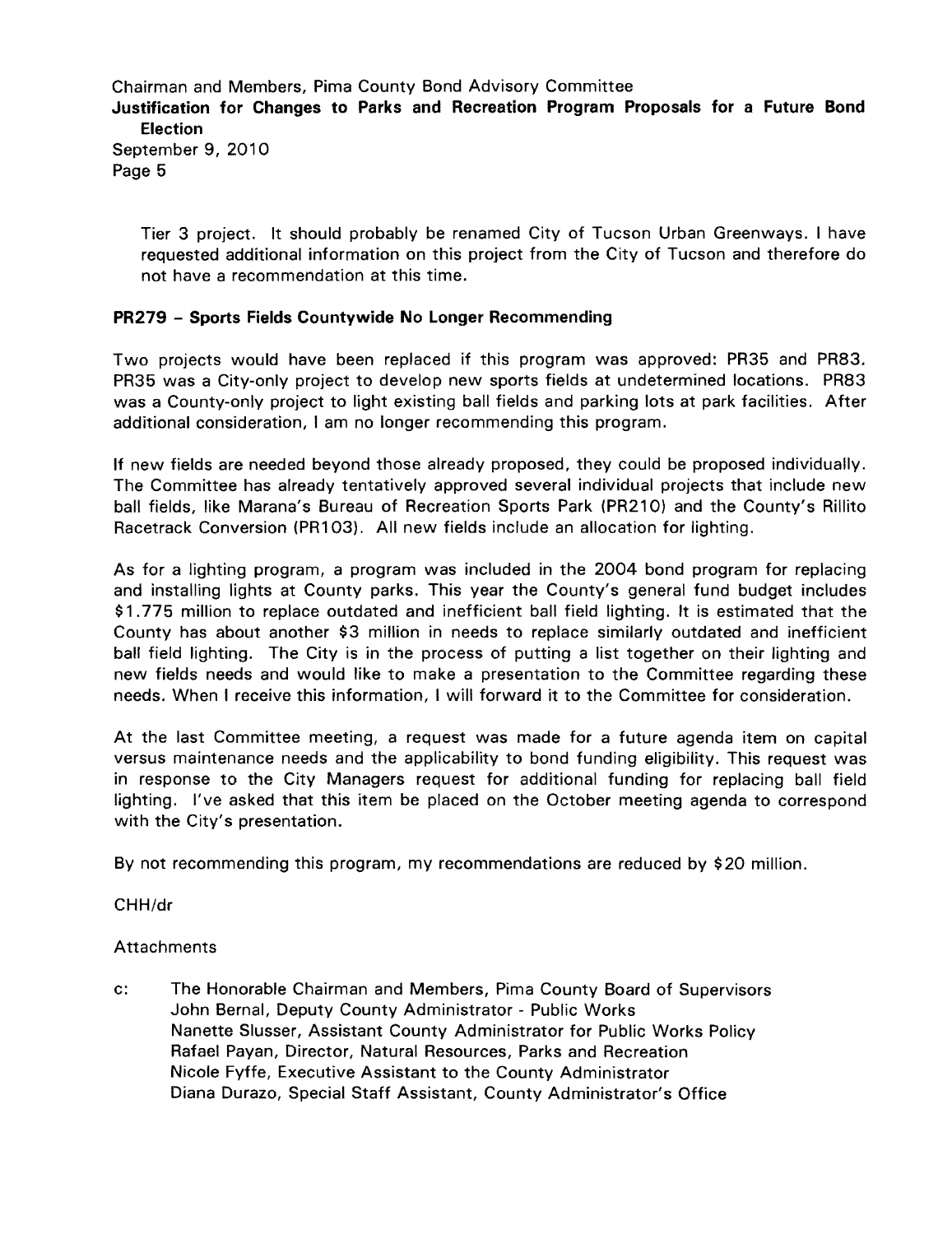# **Department: Natural Resources Parks & Recreation Date: August 26, 2010 PR278**

# **2008 Bond Election Proposed Projects Template**

# **Project Name**: **River Park Acquisition and Development Countywide**

**Location**: Santa Cruz, Rillito, Pantano, Canada del Oro, Tanque Verde, Julian Wash River Park Corridors

**Scope**: This project consists of strategic property acquisitions along these six major river park corridors (Santa Cruz, Rillito, Pantano, Canada del Oro, Tanque Verde, Julian Wash) to achieve total, full phased connectivity of the city/county looped river park pathway system, the Urban Loop. Land acquisition of key properties would be pursued and planned development for prioritized segments would be accomplished. The identification of priority land acquisitions for river park development is limited to the above six major linear park systems and connections to the Loop Links; the Canada del Oro, Tanque Verde Wash, and Santa Cruz River-Anza Trail south of Ajo Way.. In addition, these funds will be used to complete missing segments of the Urban Loop, along its 55-mile course, as well as key connections or underpasses.

**Benefits**: The intent of this project is to assure future connectivity with existing river parks along the Urban Loop, and regional connectors, the Loop Links. This project shall make it possible to utilize the 55-mile linear park system for a broad range of recreational uses while providing alternate modes of transportation.

**Costs**: \$20,000,000

# **Bond Funding**: \$20,000,000

**Other Funding**: None identified at this time. Potential of receiving grants and RTA funding as a supplement to bond funding.

# **Fiscal Year Project Start and Finish Date**: TDB

**Project Management**: The Pima County Administrator will appoint a County program manager. Each project will require approval of the Board of Supervisors. At the time of submitting a project to the Board for approval, the Program Manager will provide the Board with the list of individual projects included in the bond ordinance under this program, which of the projects the Board has approved to date, the total amount of bond funding committed to the approved projects, and the amount of bond funding remaining in this program uncommitted to date. This information will also be provided in semi-annual and annual reports to the Board, Bond Advisory Committee and public.

#### **Future Operating and Maintenance Costs**: TBD

**Regional Benefits**: This project shall make it possible to utilize the 55-mile linear park system for a broad range of recreational uses while providing alternate modes of transportation on a regional basis.

# **Supervisor District of Project Location**: ALL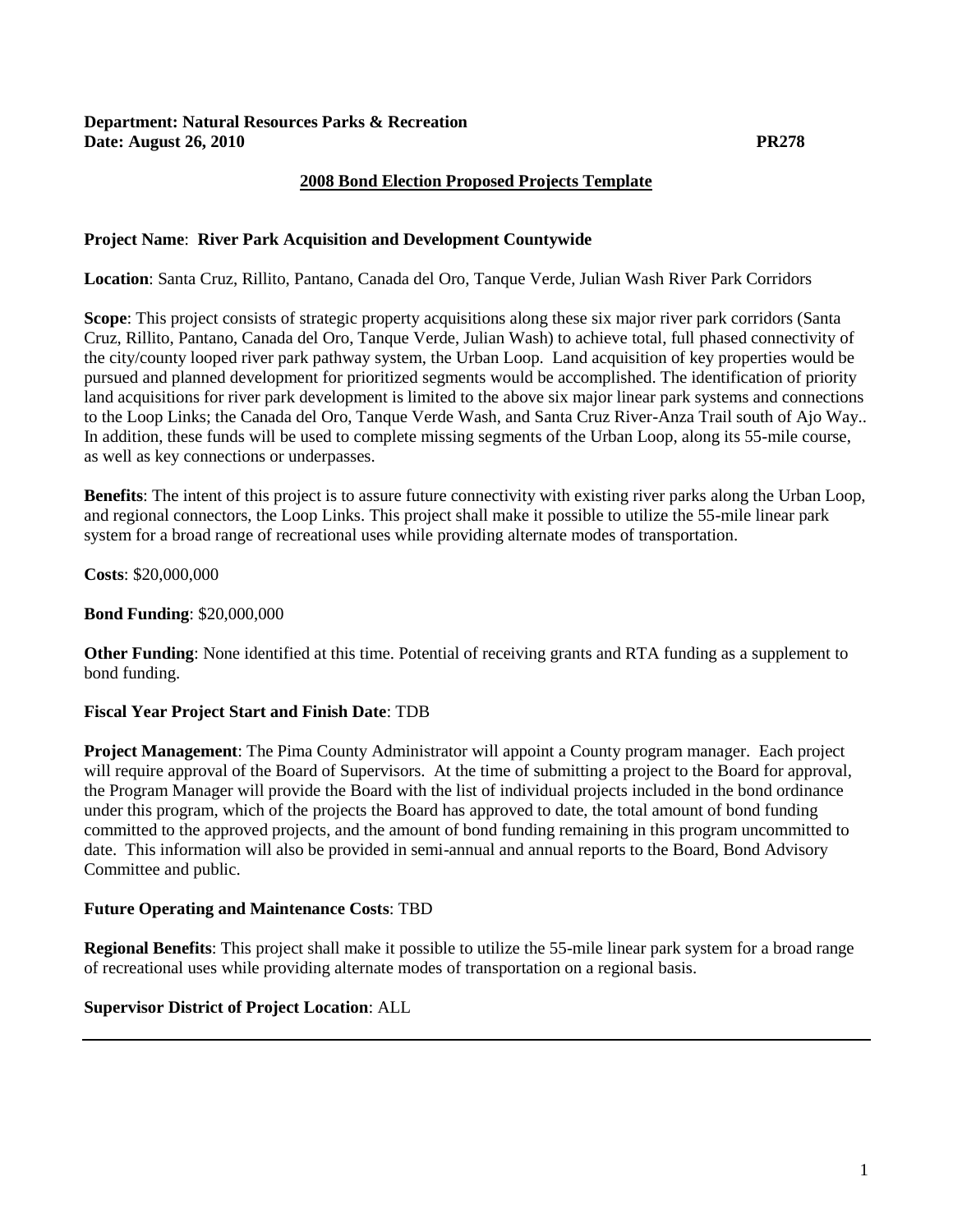# **Department: Natural Resources Parks & Recreation Date: August 26, 2010**

# **Future Bond Election Proposed Projects**

 **PR 280**

# **Project Name**: **School District Partnerships**

**Location**: Includes the following specific sites in priority order with Tier 1 being highest priority for funding under this program:

Tier 1

Coronado Middle School Flowing Wells High School Hohokam Middle School Hohokam Community Sports Fields and Park adjacent to Hohokam Middle School Old Vail Middle School

Tier 2 Amphi Middle School Corona Foothills School Flowing Wells Junior High School Sycamore School Tortolita Middle School

**Scope**: The program funds development of additional youth sports fields on existing school property. The park and recreation needs at each of the schools will be assessed individually. Improvements could include the construction of new sports fields, lighting of existing fields, bleachers, fencing, parking lot grading and security lighting and restrooms. The actual scope and proportionate funding of each individual project shall be determined during the planning phase for that project. Scope determination shall be prioritized to maximize recreational facilitation to both the school district and general public.

**Benefits**: All facilities shall benefit the community in serving leagues, school athletic programs and the public by providing the opportunity to use the sports fields during evening and weekend hours; thereby tripling the usage of each facility. Parking and lighting improvements are included to meet the additional utilization of these facilities.

**Costs**: \$18,420,000

**Bond Funding**: \$15,000,000

# **Other Funding**: School District funding

# **Fiscal Year Project Start and Finish Date**: TBD

1. **Project Management:** The Pima County Administrator will appoint a County program manager. Each project will require approval of the Board of Supervisors. An Intergovernmental Agreement (IGA) between the school and the County must be executed prior to proceeding with the project. Schools must provide the land, maintain the improvements, provide public access to the fields after school hours and school team use. Schools must coordinate scheduling of the use of the fields with City or County Parks Departments. The amount of public use time will be identified clearly in the IGA. If the school does not provide such public use, the IGA will require the school to repay the County for the improvements. At the time of submitting a project to the Board for approval, the Program Manager will provide the Board with the list of individual projects included in the bond ordinance under this program, which of the projects the Board has approved to date, the total amount of bond funding committed to the approved projects, and the amount of bond funding remaining in this program uncommitted to date. This information will also be provided in semi-annual and annual reports to the Board, Bond Advisory Committee and public.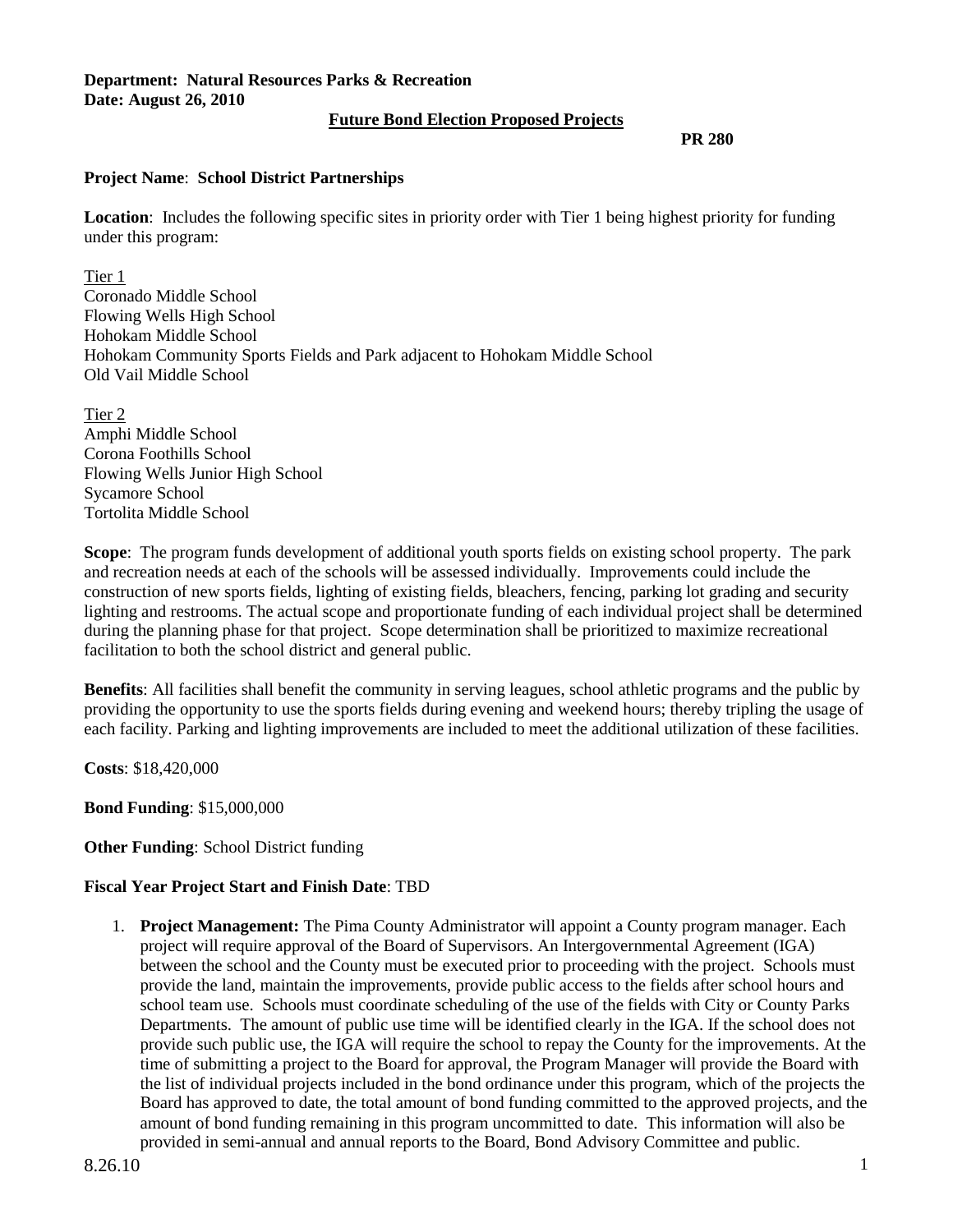**Future Operating and Maintenance Costs**: Costs will be consistent with other modern sports fields and will be borne by the individual school districts.

**Regional Benefits**: There are inadequate sports fields in the region to serve the existing population. The use of school sites leverages existing fields, provides additional recreational opportunities to school children and the surrounding neighborhoods, minimizes the cost to acquire and develop new sports field sites, and supports the community's growing youth sports leagues.

**Supervisor District of Project Location**: All BOS Districts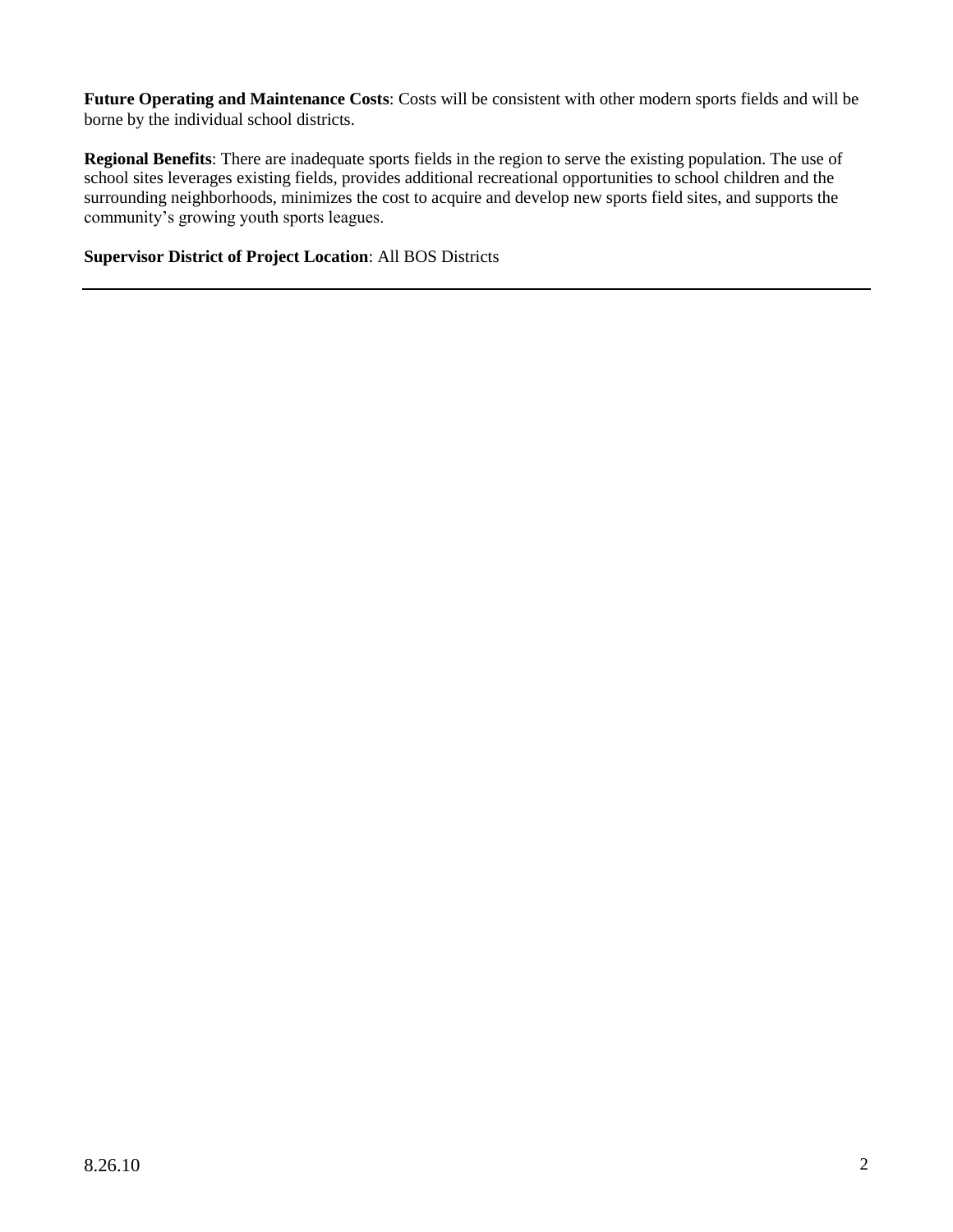# **Future Bond Election Proposed Projects**

# **PR 281**

# **Project Name**: **Public Natural Park Trail Access**

**Location**: Includes the following specific sites in priority order with Tier 2 being highest priority for funding under this program:

Tier 2

Tortolita Mountain Park - Chalk Mine Trailhead and Public Access area Tucson Mountain Park - Robles Pass Trails Park Staging Area Tucson Mountain Park - King Canyon Trailhead

Tier 3

Arizona Trail - Sahuarita Road Trailhead Arizona Trail - Pistol Hill Road Trailhead

**Scope**: Includes design and construction of both natural and urban pathways including paved and unpaved parking areas, signage, security fencing, entry monuments, and water sources as available.

**Benefits**: The program provides continued development of the Regional Trails Master Plan and other urban pathways to support alternative transportation modes, recreational utilization, and protects existing open space and natural/sensitive environmental areas by providing concentrated public access.

**Costs**: \$2.9 million

**Bond Funding**: \$2 million

**Other Funding**: TBD

# **Fiscal Year Project Start and Finish Date**: TBD

**Project Management**: The Pima County Administrator will appoint a County program manager. Each project will require approval of the Board of Supervisors. At the time of submitting a project to the Board for approval, the Program Manager will provide the Board with the list of individual projects included in the bond ordinance under this program, which of the projects the Board has approved to date, the total amount of bond funding committed to the approved projects, and the amount of bond funding remaining in this program uncommitted to date. This information will also be provided in semi-annual and annual reports to the Board, Bond Advisory Committee and public.

**Future Operating and Maintenance Costs**: Trail head maintenance costs are minimal and are often supported by volunteer labor.

**Regional Benefits**: The Sonoran Desert is the region's most valuable natural asset. Access to natural open space provides sustainable economic development through eco-tourism, and promotes healthy families.

**Supervisor District of Project Location**: All BOS Districts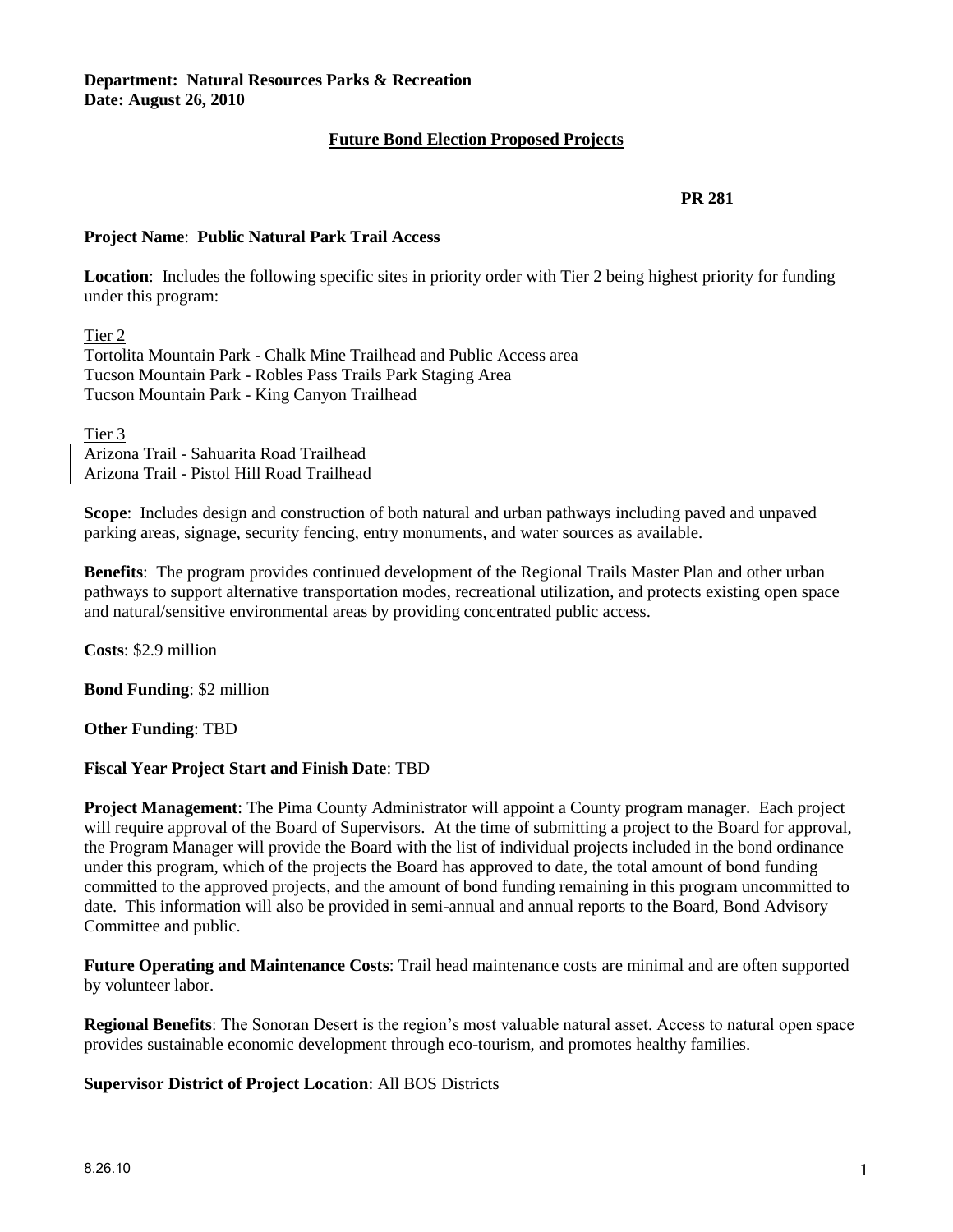# **Tentatively Approved Projects Summary**

**2011 Bond Election Planning**

**Bond Advisory Workbook**

| <b>Tentatively Approved Recommendations Summary</b>           | <b>Funding Allocation</b> |
|---------------------------------------------------------------|---------------------------|
| Question 1 - Open Space, Historic & Cultural Conservation     | \$154,550,000             |
| Question 2 - Public Health, Libraries, & Community Facilities | 220.050.000               |
| Question 3 - Public Safety & Justice                          | 62,000,000                |
| Question 4 - Flood Control & Water Conservation               | 14.000.000                |
| Question 6 - Parks & Recreation                               | 142.102.000               |
| Total                                                         | \$592,702,000             |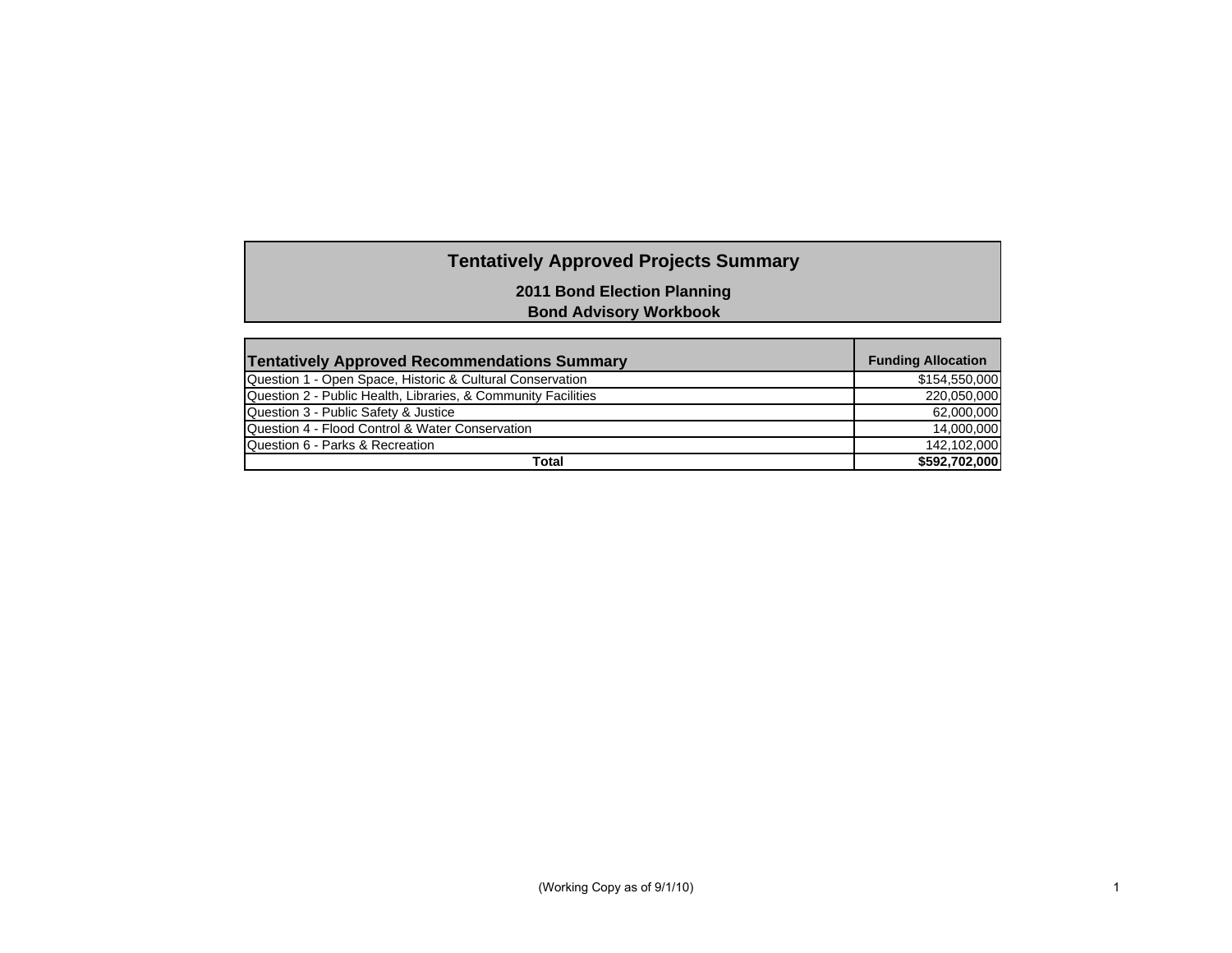#### **TENTATIVELY APPROVED PROJECT RECOMMENDATIONS**

|             |     | Question 1 - Open Space, Historic & Cultural Conservation                       | <b>Funding</b>    |                                |
|-------------|-----|---------------------------------------------------------------------------------|-------------------|--------------------------------|
| <b>Dept</b> | ID  |                                                                                 | <b>Allocation</b> | <b>Committee Approval Date</b> |
| FC.         |     | Floodprone and Riparian Land Acquistion (Combined w/ FC52)                      | \$10,000,000      | 21-May-10                      |
| HP          | 103 | Archaeological Site Acquisitions: Marana Mounds, Valencia Site, Cocoraque Butte | 1,500,000         | 4-Jan-10                       |
| HP          | 108 | Site Interpretation/Preservation                                                | 2,000,000         | 4-Jan-10                       |
| <b>HP</b>   | 109 | Vail Area Historic Sites                                                        | 250,000           | 4-Jan-10                       |
| HP          |     | Steam Pump Ranch Rehabilitation                                                 | 2,000,000         | 16-Oct-09                      |
| HP          |     | 115 Historic Ft. Lowell Park - Master Plan Implementation                       | 5,000,000         | 16-Oct-09                      |
| HP          |     | 125 Ajo Curley School Gym & Town Plaza                                          | 000,000.          | 16-Apr-10                      |
| HP          |     | 126 Dunbar School Rehabilitation                                                | 1,500,000         | 16-Apr-10                      |
| <b>HP</b>   |     | 128 Performing Arts Center Rehabilitation                                       | 1,000,000         | 16-Apr-10                      |
| <b>OS</b>   |     | Davis Monthan Approach Corridor Open Space Acquisitions                         | 5,000,000         | 4-Jan-10                       |
| <b>OS</b>   |     | <b>Habitat Protection Priorities &amp; Associated Lands</b>                     | 110,000,000       | 16-Apr-10                      |
| <b>OS</b>   | 3   | Community Open Space                                                            | 10,000,000        | 16-Apr-10                      |
| <b>PR</b>   | 80  | Canoa Ranch Historic Interpretive Center (Parks and CR project)                 | 5,000,000         | 4-Jan-10                       |
|             |     | Total                                                                           | \$154,550,000     |                                |

|             |                | <b>Question 2 - Public Health, Libraries &amp; Community Facilities</b> | <b>Funding</b>    |                                |
|-------------|----------------|-------------------------------------------------------------------------|-------------------|--------------------------------|
| <b>Dept</b> | ID             |                                                                         | <b>Allocation</b> | <b>Committee Approval Date</b> |
| <b>CD</b>   |                | Affordable Housing Program                                              | \$30,000,000      | $4-Jan-10$                     |
| CD          | $\overline{2}$ | Neighborhood Reinvestment Program                                       | 30.000.000        | $4-Jan-10$                     |
| <b>CD</b>   | 3              | Pima County Comprehensive Housing Center                                | 1,000,000         | 19-Mar-10                      |
| <b>FM</b>   |                | One Stop Career Center                                                  | 4.500.000         | 16-Oct-09                      |
| <b>FM</b>   | 8              | Arizona Sonora Desert Museum - Education Facility Phase III             | 2,000,000         | 16-Oct-09                      |
| <b>FM</b>   | 9              | Green Valley Government Center Master Plan Implementation               | 2.000.000         | 19-Mar-10                      |
| <b>FM</b>   | 11             | Pima County Community College Health Education Campus                   | 40,000,000        | 19-Mar-10                      |
| <b>FM</b>   | 34             | LSB - Asbestos Abatement and Fire Sprinklers                            | 2,000,000         | 19-Mar-10                      |
| <b>FM</b>   | 35             | West Valencia Branch Library                                            | 6,000,000         | 19-Mar-10                      |
| <b>FM</b>   | 45             | Sahuarita Branch Library                                                | 6,675,000         | 16-Oct-09                      |
| <b>FM</b>   | 48.2           | Joyner-Green Valley Library Renovation and HVAC                         | 1,660,000         | 16-Oct-09                      |
| <b>FM</b>   | 49             | Eckstrom-Columbus Library Expansion and Remodeling                      | 2,100,000         | 16-Oct-09                      |
| <b>FM</b>   | 51             | Flowing Wells Branch Library                                            | 2,910,000         | 16-Oct-09                      |
| <b>FM</b>   | 54             | Pima County Animal Care Center (PACC) Improvements                      | 22,000,000        | 18-Dec-09                      |
| <b>FM</b>   | 77             | Fairgrounds Infrastructure Improvements                                 | 3,000,000         | 16-Oct-09                      |
| <b>FM</b>   | 79             | Colossal Cave Mountain Park                                             | 535,000           | 21-May-10                      |
| <b>FM</b>   | 84             | Marana Health Center Expansion                                          | 3,000,000         | 19-Mar-10                      |
| <b>FM</b>   | 92             | Ajo Community Golf Course                                               | 320,000           | 19-Mar-10                      |
| <b>FM</b>   | 96             | Art of the American West - Tucson Art Museum                            | 5,000,000         | 19-Mar-10                      |
| <b>FM</b>   | 97             | Theresa Lee and Tuberculosis Clinic Relocation                          | 4,000,000         | 19-Mar-10                      |
| <b>FM</b>   | 104            | Catholic Comm Services - Sahuarita-Green Valley Clinic                  | 700.000           | 16-Oct-09                      |
| <b>FM</b>   | 105            | Catholic Comm Services - Vail Area Clinic                               | 700,000           | 16-Oct-09                      |
| <b>FM</b>   | 106            | Catholic Comm Services - Quincy Douglas Center                          | 700.000           | 16-Oct-09                      |
| <b>FM</b>   | 107            | Tucson Children's Museum - New Museum                                   | 5,000,000         | 19-Mar-10                      |
| FM          | 108            | East Side Government/Comm. Ctr: Library, Park, Sheriff                  | 14,000,000        | 16-Apr-10                      |
| <b>FM</b>   | 109            | Pima Air and Space Museum - Cold War Hangar                             | 4,000,000         | $21$ -May-10                   |
| <b>FM</b>   | 110            | <b>Elections Equipment</b>                                              | 5,000,000         | 16-Apr-10                      |
| <b>PR</b>   | 75             | Green Valley Performing Arts/Learning Center III                        | 16,000,000        | 19-Mar-10                      |
| <b>PR</b>   | 106            | New Tucson Girl's and Boy's Chorus Building                             | 1,250,000         | 19-Mar-10                      |
| <b>PR</b>   | 235            | Freedom Park Adult Learning Center                                      | 4,000,000         | 21-May-10                      |
|             |                | <b>Total</b>                                                            | \$220,050,000     |                                |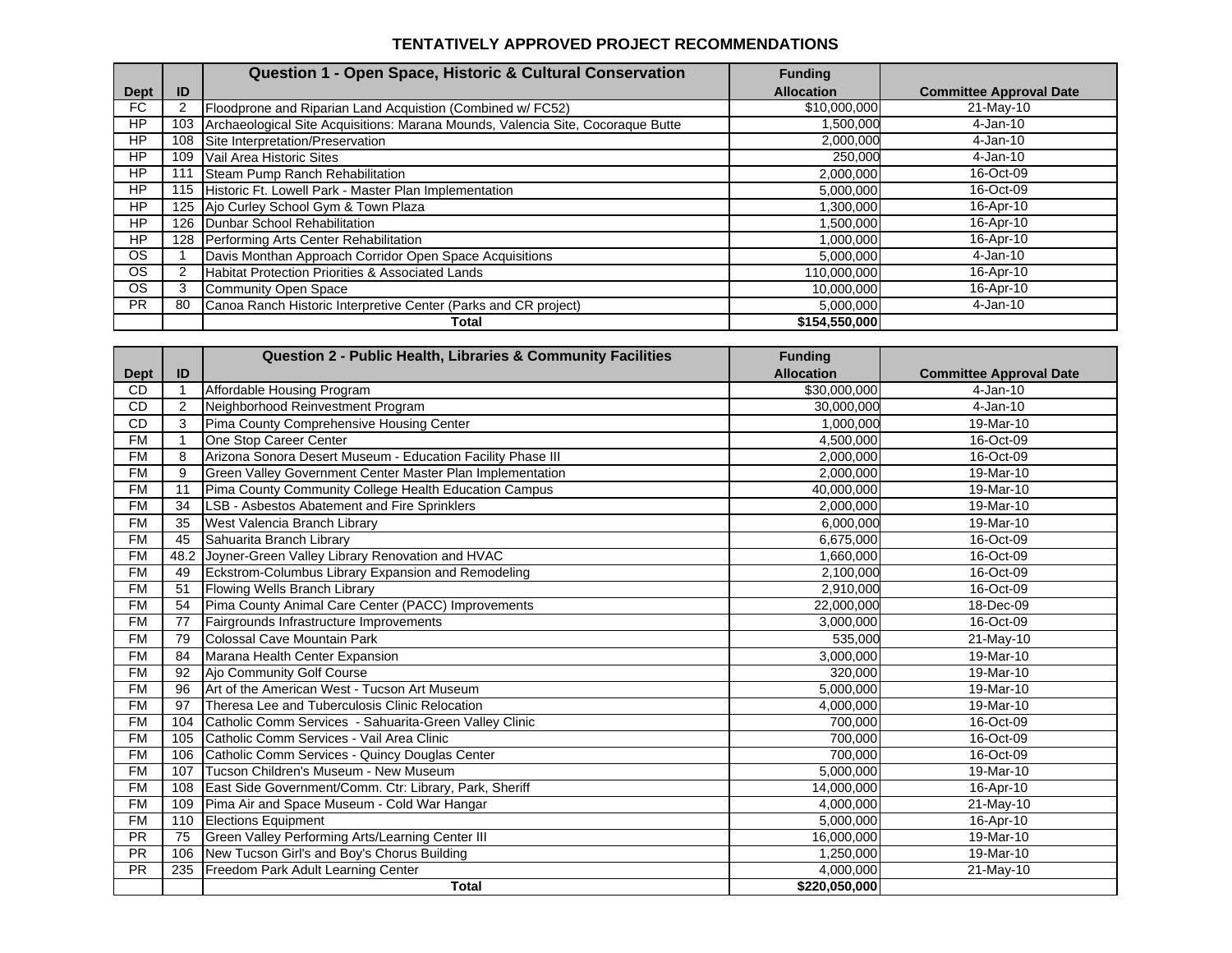# **TENTATIVELY APPROVED PROJECT RECOMMENDATIONS**

|             |    | <b>Question 3 - Public Safety &amp; Justice</b>  | <b>Funding</b>    |                                |
|-------------|----|--------------------------------------------------|-------------------|--------------------------------|
| <b>Dept</b> | ID |                                                  | <b>Allocation</b> | <b>Committee Approval Date</b> |
| <b>FM</b>   |    | 15.3 Superior Court 8th Floor Tenant Improvement | \$12,000,000      | 18-Dec-09                      |
| <b>FM</b>   |    | 112 Joint Municipal and Justice Courts Facility  | 50.000.000        | 21-May-10                      |
|             |    | Total                                            | \$62,000,000      |                                |

|             |    | <b>Question 4 - Flood Control &amp; Water Conservation</b> | Funding           |                                |
|-------------|----|------------------------------------------------------------|-------------------|--------------------------------|
| <b>Dept</b> | ID |                                                            | <b>Allocation</b> | <b>Committee Approval Date</b> |
| FC.         | 44 | Reclaimed Water to Protect Cienega Creek                   | \$4,000,000       | 16-Oct-09                      |
| FC          | 58 | Santa Cruz River: Rillito and CDO Confluence               | 10.000.000        | 21-May-10                      |
|             |    | Total                                                      | \$14,000,000      |                                |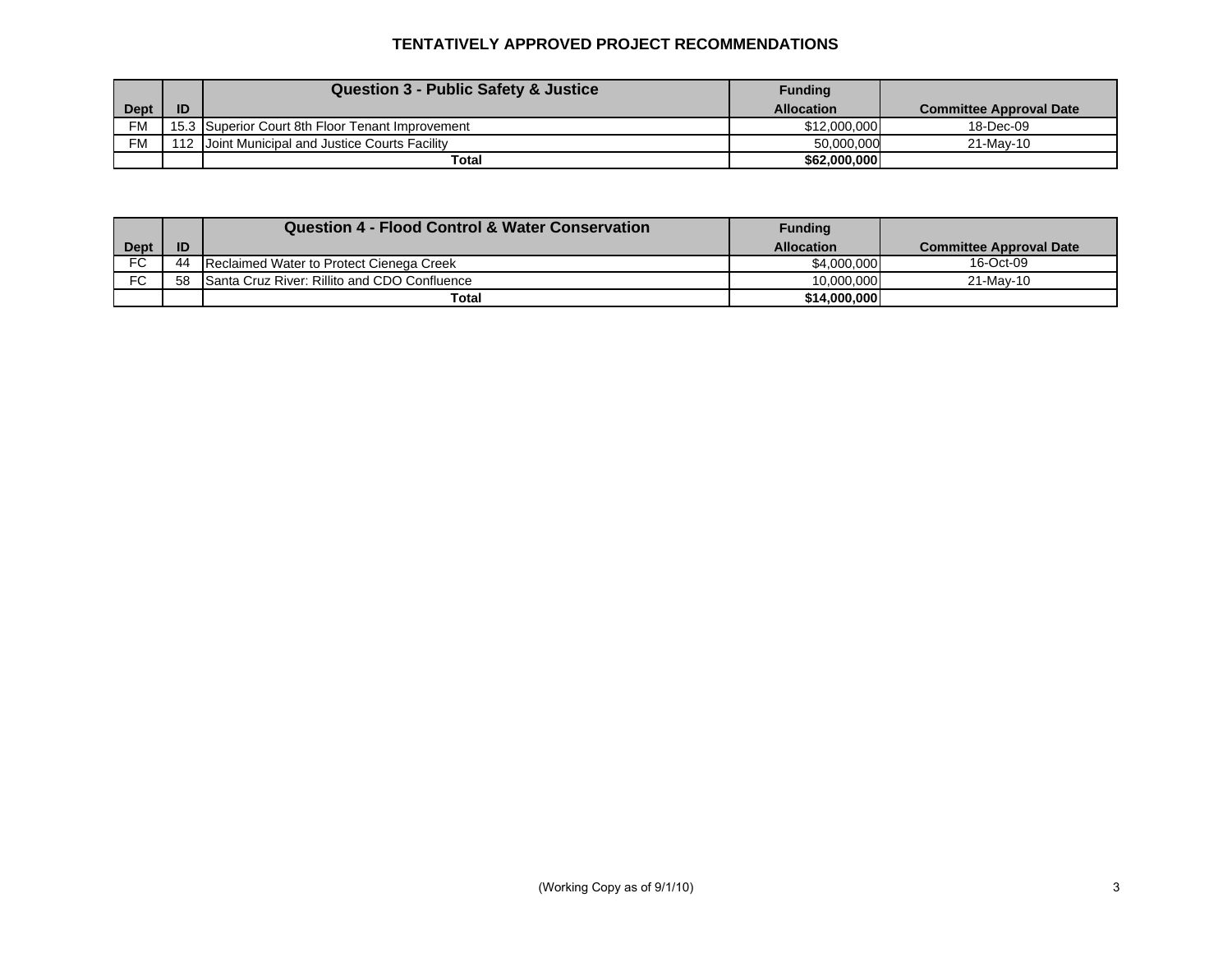#### **TENTATIVELY APPROVED PROJECT RECOMMENDATIONS**

|                 |                | <b>Question 6 - Parks and Recreation</b>                                      | <b>Funding</b>    |                                |
|-----------------|----------------|-------------------------------------------------------------------------------|-------------------|--------------------------------|
| <b>Dept</b>     | ID             |                                                                               | <b>Allocation</b> | <b>Committee Approval Date</b> |
| $\overline{PR}$ | $\overline{4}$ | <b>Udall Park Expansion (Tier 2)</b>                                          | \$4,000,000       | 16-Oct-09                      |
| $\overline{PR}$ | 5              | Jacobs Park Recreation Center (Tier 1)                                        | 4,000,000         | 16-Oct-09                      |
| $\overline{PR}$ | 6              | Reid Park Zoo Africa Expansion (Tier 2)                                       | 3,750,000         | 16-Oct-09                      |
| PR              | 13             | Southeast Regional Park (Esmond Station Regional Park)<br>(Tier 2)            | 2,400,000         | 18-Dec-09                      |
| $\overline{PR}$ | 18             | El Pueblo Center Improvements (Tier 1)                                        | 2,000,000         | 16-Oct-09                      |
| <b>PR</b>       | 19             | Freedom Center Expansion (Tier 2)                                             | 2,000,000         | 16-Oct-09                      |
| PR              | 20             | Reid Park Improvements (Tier 3)                                               | 2,000,000         | 16-Oct-09                      |
| PR              | 28             | Lincoln Park Improvements (Tier 3)                                            | 1,500,000         | 16-Oct-09                      |
| $\overline{PR}$ | 29             | Purple Heart Park Expansion (Tier 1)                                          | 1,500,000         | 16-Oct-09                      |
| PR              | 77             | Shooting Sports Program Site Improvements (Tier 2)                            | 3,000,000         | 16-Oct-09                      |
| <b>PR</b>       | 86             | Lawrence Community Center and Swimming Pool (Tier 1)                          | 6,500,000         | 16-Oct-09                      |
| PR              | 93             | Yaqui Park Community Center (Tier 1)                                          | 2,350,000         | 18-Dec-09                      |
| $\overline{PR}$ | 95             | Flowing Wells, Kino and Other Swimming Pool Renovations (Tier 1)              | 1,500,000         | 16-Oct-09                      |
| PR              | 96             | Model Airplane Parks (Tier 3)                                                 | 1,500,000         | 16-Oct-09                      |
| $\overline{PR}$ | 97             | Avra Valley Watchable Wildlife Site (Tier 1)                                  | 750,000           | 16-Oct-09                      |
| <b>PR</b>       | 103            | Rillito Race Track Conversion (Tier 1)                                        | 14,000,000        | 18-Dec-09                      |
| PR              | 109            | Curtis Park Skateboard Park and Improvements (Tier 1)                         | 1,600,000         | 16-Oct-09                      |
| PR              | 110            | George Mehl Family Foothills Park (Tier 1)                                    | 4,000,000         | 16-Oct-09                      |
| <b>PR</b>       | 115            | Ted Walker Park Sporting Dog Training Site (Tier 1)                           | 2,500,000         | 16-Oct-09                      |
| <b>PR</b>       | 116            | Lawrence Park Improvements (Tier 1)                                           | 3.000.000         | 18-Dec-09                      |
| <b>PR</b>       | 137            | BAJA Seniors Sports Complex (Tier 1)                                          | 4.000.000         | 16-Apr-10                      |
| PR              | 138            | Benson Highway Park Development & Land Acquisition (Tier 1)                   | 5,400,000         | 18-Dec-09                      |
| PR              | 141            | Robles Community Park (Tier 1)                                                | 1,630,000         | 16-Oct-09                      |
| PR              | 181            | Sahuarita Pool and Recreation Complex / YMCA (Tier 1)                         | 12,652,000        | 16-Apr-10                      |
| PR              | 185            | Coronado Middle School Athletic Fields Upgrades (Tier 1)                      | 2,850,000         | 16-Oct-09                      |
| <b>PR</b>       | 188            | Flowing Wells High School (Tier 1)                                            | 1,000,000         | 16-Oct-09                      |
| PR              | 189            | Flowing Wells Junior High (Tier 2)                                            | 1,750,000         | 16-Oct-09                      |
| <b>PR</b>       | 201            | Oury Pool Renovations (Tier 2)                                                | 620,000           | 21-May-10                      |
| <b>PR</b>       | 210            | Bureau of Reclamation Sports Park (Tier 2)                                    | 10,000,000        | 16-Apr-10                      |
| PR              | 217            | James D. Kriegh Park Upgrades (Tier 2)                                        | 1,000,000         | 16-Oct-09                      |
| PR              | 226            | JVYC/Ochoa Gym (Tier 1)                                                       | 1,000,000         | 16-Oct-09                      |
| <b>PR</b>       | 231            | Arizona Velodrome Center (Tier 3)                                             | 3,500,000         | 16-Apr-10                      |
| PR              | 237            | Flowing Wells District Park Expansion (Tier 2)                                | 1,200,000         | 16-Oct-09                      |
| PR              | 239            | Corona Foothills School & Sycamore School Sports Fields Improvements (Tier 2) | 1,850,000         | 16-Oct-09                      |
| PR              | 246            | Old Vail Middle School Sports Fields Improvements (Tier 1)                    | 1,600,000         | 16-Oct-09                      |
| $\overline{PR}$ | 264            | Hohokam Community Sports Fields and Hohokam Park (Tier 1)                     | 3,900,000         | 16-Oct-09                      |
| PR              | 266            | PC Southeast Regional Park (Fairgrounds) - Horse Racing Facility (Tier 3)     | 6,500,000         | 16-Oct-09                      |
| <b>PR</b>       | 267            | Sentinel Park - A Mountain Park Improvement Project (Tier 1)                  | 2,500,000         | 16-Oct-09                      |
| <b>PR</b>       | 273            | Kory Laos Freestyle Memorial BMX Park (Tier 3)                                | 1,300,000         | 16-Oct-09                      |
| PR              | 274            | Indoor Sports Complex Curtis Park - formally Kino Regional Park (Tier 3)      | 9,000,000         | 16-Oct-09                      |
| $\overline{PR}$ | 277            | Pima County Softball Tournament and Recreation Park (Tier 1)                  | 5,000,000         | 16-Apr-10                      |
|                 |                | <b>Total</b>                                                                  | \$142,102,000     |                                |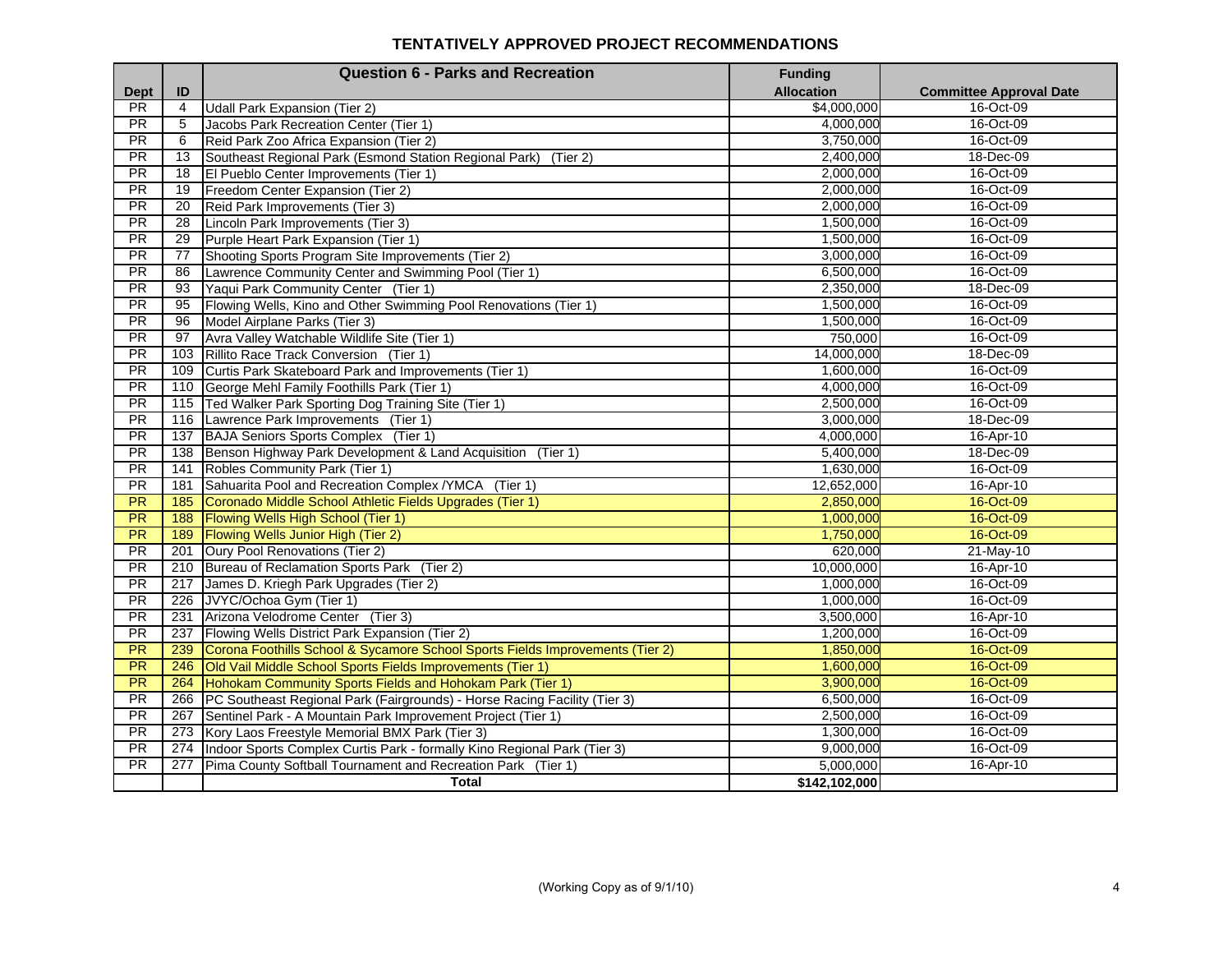# **GROUP 2 - SUBCATEGORY B County Administrator recommendation LESS than Subcommittee PROJECTS CONTINUED FROM 5/21/10 MEETING**

|      | Question 1 - Open Space, Historic & Cultural Conservation | <b>Subcommittee</b>    | <b>County Admin</b> |                                  |
|------|-----------------------------------------------------------|------------------------|---------------------|----------------------------------|
| Dept |                                                           | <b>Recommendations</b> | November 2009       | <b>Committee Recommendations</b> |
|      | There are no projects in this category for Question 1.    |                        |                     |                                  |

|                      | Question 2 - Public Health, Libraries & Community Facilities | <b>Subcommittee</b>    | <b>County Admin</b> |                                  |
|----------------------|--------------------------------------------------------------|------------------------|---------------------|----------------------------------|
| $\vert$ Dept $\vert$ |                                                              | <b>Recommendations</b> | November 2009       | <b>Committee Recommendations</b> |
|                      | There are no projects in this category for Question 2.       |                        |                     |                                  |

|      | Question 3 - Public Safety & Justice                   | Subcommittee           | <b>County Admin</b> |                                  |
|------|--------------------------------------------------------|------------------------|---------------------|----------------------------------|
| Dept |                                                        | <b>Recommendations</b> | November 2009       | <b>Committee Recommendations</b> |
|      | There are no projects in this category for Question 3. |                        |                     |                                  |

|                                                        |           | <b>Question 4 - Flood Control &amp; Water Conservation</b> | Subcommittee           | <b>County Admin</b> |                                  |
|--------------------------------------------------------|-----------|------------------------------------------------------------|------------------------|---------------------|----------------------------------|
| Dept                                                   | <b>ID</b> |                                                            | <b>Recommendations</b> | November 2009       | <b>Committee Recommendations</b> |
| There are no projects in this category for Question 4. |           |                                                            |                        |                     |                                  |

|      | Question 6 - Parks and Recreation                             | <b>Subcommittee</b>   | <b>County Admin</b> |                                  |
|------|---------------------------------------------------------------|-----------------------|---------------------|----------------------------------|
| Dept |                                                               | <b>Recommendation</b> | November 2009       | <b>Committee Recommendations</b> |
| FC.  | <b>Big Wash Linear Park and CDO Wash Linear Park</b> (Tier 3) | \$7,000,000           | \$3,000,000         |                                  |
|      | <b>Total</b>                                                  | \$7,000,000           | \$3,000,000         |                                  |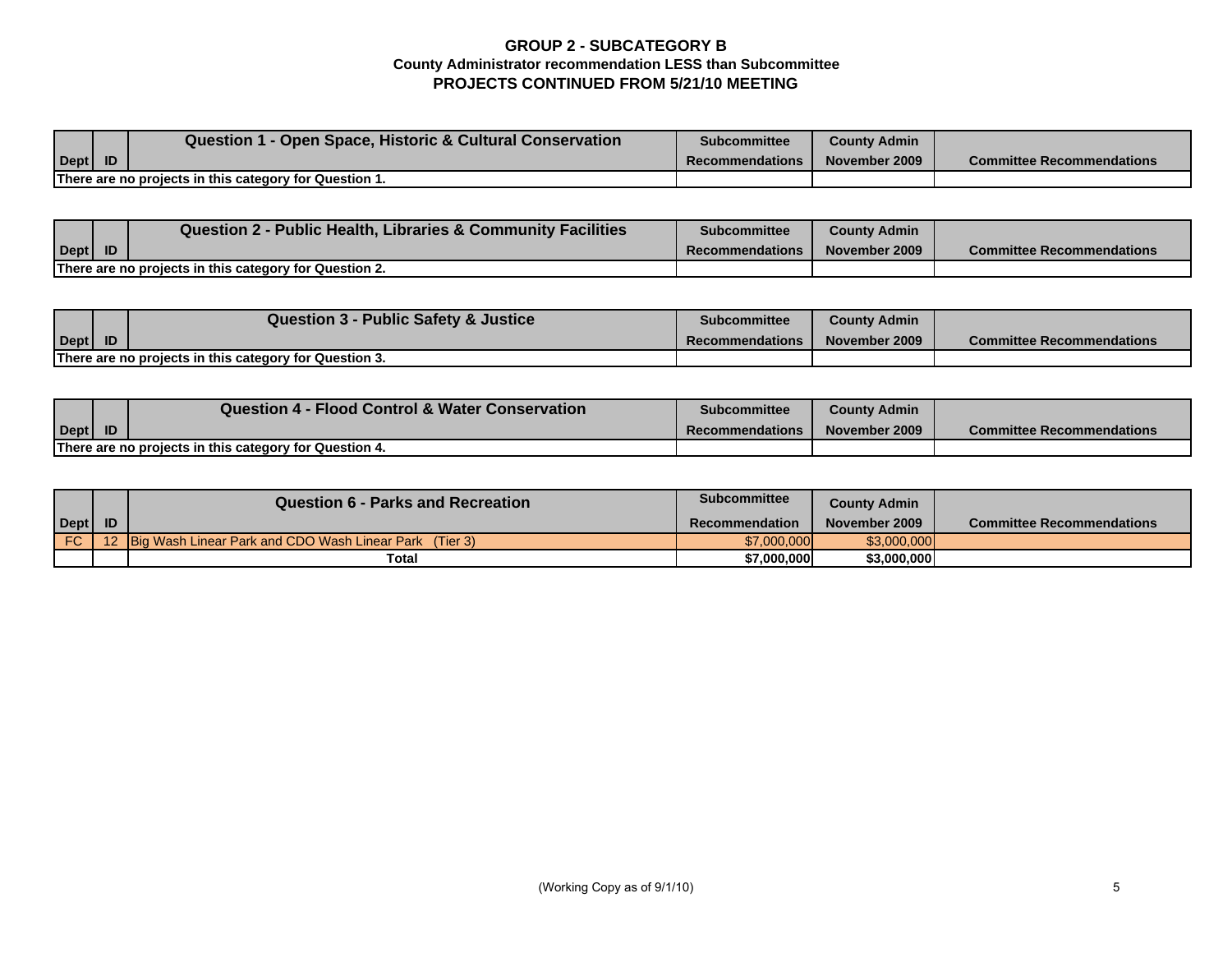# **GROUP 3 - SUBCATEGORY A Projects not heard by Subcommittee but recommended by County Administrator PROJECTS CONTINUED FROM 5/21/10 MEETING**

|                                                        |    | <b>Question 1 - Open Space, Historic &amp; Cultural Conservation</b> | <b>Subcommittee</b> | <b>County Admin</b> |                                  |
|--------------------------------------------------------|----|----------------------------------------------------------------------|---------------------|---------------------|----------------------------------|
| Dept                                                   | ID |                                                                      | l Recommendations l | November 2009       | <b>Committee Recommendations</b> |
| There are no projects in this category for Question 1. |    |                                                                      |                     |                     |                                  |

|                                                        |  | <b>Question 2 - Public Health, Libraries &amp; Community Facilities</b> | Subcommittee               | <b>County Admin</b> |                                  |
|--------------------------------------------------------|--|-------------------------------------------------------------------------|----------------------------|---------------------|----------------------------------|
| <b>Dept</b>                                            |  |                                                                         | <b>I</b> Recommendations I | November 2009       | <b>Committee Recommendations</b> |
| There are no projects in this category for Question 2. |  |                                                                         |                            |                     |                                  |

|                                                        |    | <b>Question 3 - Public Safety &amp; Justice</b> | <b>Subcommittee</b>      | <b>County Admin</b> |                                  |
|--------------------------------------------------------|----|-------------------------------------------------|--------------------------|---------------------|----------------------------------|
| Dept                                                   | ID |                                                 | <b>Recommendations I</b> | November 2009       | <b>Committee Recommendations</b> |
| There are no projects in this category for Question 3. |    |                                                 |                          |                     |                                  |

|                          |    | <b>Question 4 - Flood Control &amp; Water Conservation</b> | <b>Subcommittee</b> | <b>County Admin</b> |                                  |
|--------------------------|----|------------------------------------------------------------|---------------------|---------------------|----------------------------------|
| Dept                     | ID |                                                            | Recommendations I   | November 2009       | <b>Committee Recommendations</b> |
| $\overline{C}$<br>.<br>U | 60 | <b>Pantano Wash: Cravcroft to Grant</b>                    |                     | \$6,000,000         |                                  |
|                          |    | Total                                                      | \$0                 | \$6,000,000         |                                  |

|             |     | <b>Question 6 - Parks and Recreation</b>                   | <b>Subcommittee</b>    | <b>County Admin</b> |                                  |
|-------------|-----|------------------------------------------------------------|------------------------|---------------------|----------------------------------|
| <b>Dept</b> | ID  |                                                            | <b>Recommendations</b> | November 2009       | <b>Committee Recommendations</b> |
| <b>PR</b>   | 278 | <b>River Park Acquisitions and Development Countywide*</b> |                        | \$20,000,000        |                                  |
| <b>PR</b>   | 280 | School District Partnerships*                              |                        | 15,000,000          |                                  |
| <b>PR</b>   | 281 | Public Natural Park Trail Access*                          |                        | 2,000,000           |                                  |
|             |     | Total                                                      | \$0                    | \$37,000,000        |                                  |

\*Color coded projects are those recommended to be included in either PR278, PR280 or PR281, as recommended by the County Administrator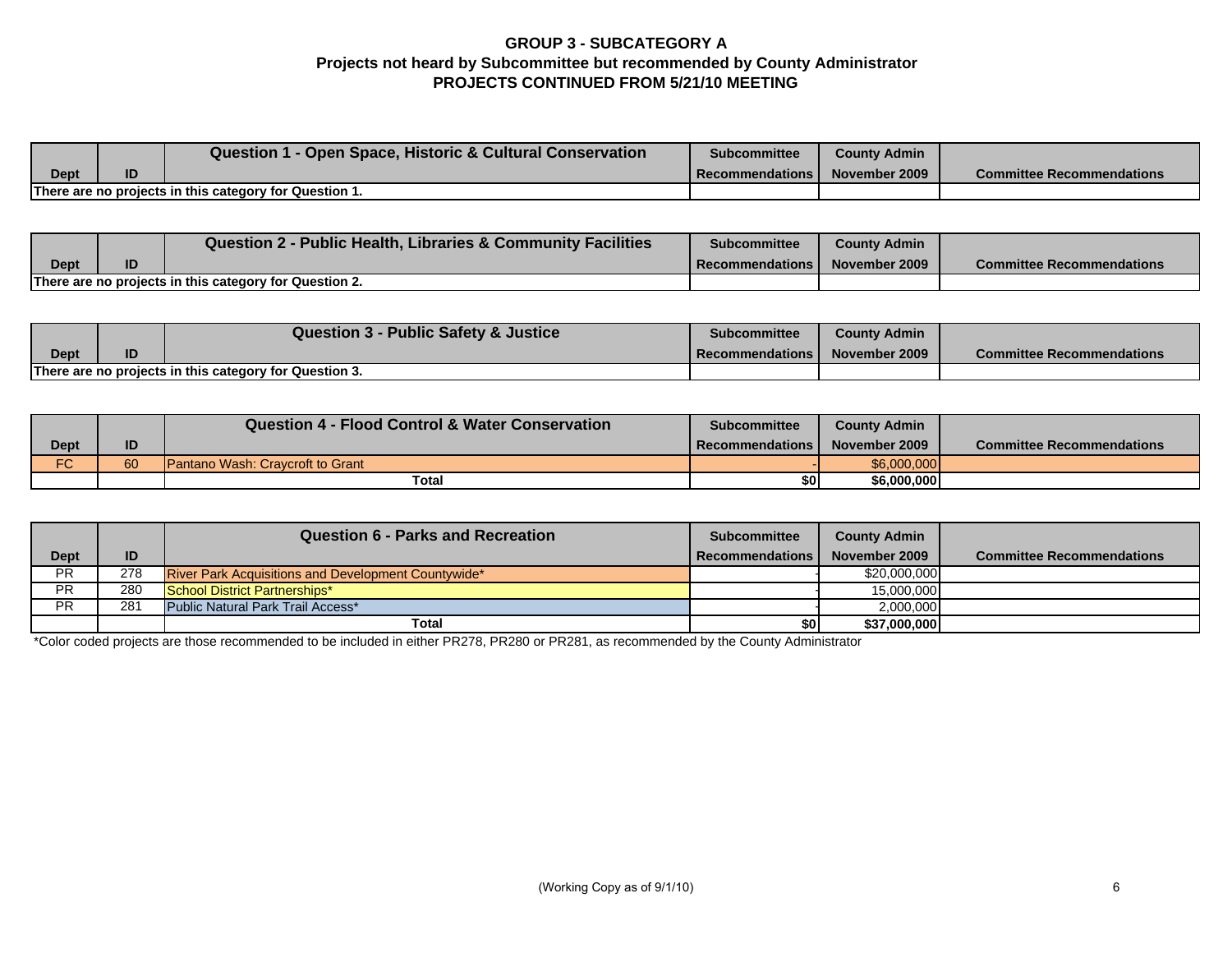# **GROUP 3 - SUBCATEGORY B Projects not recommended by County Administrator**

|           | Question 1 - Open Space, Historic & Cultural Conservation             | <b>Subcommittee</b>    | <b>County Admin</b> |                                  |
|-----------|-----------------------------------------------------------------------|------------------------|---------------------|----------------------------------|
| Dept   ID |                                                                       | <b>Recommendations</b> | November 2009       | <b>Committee Recommendations</b> |
| <b>HP</b> | 101 Ajo Historic District Churches Façade/Roof Repairs                | \$300,000              |                     |                                  |
| HP        | 102 Anza National Historic Trail                                      | 2,000,000              |                     |                                  |
| HP        | 104 Canoa Ranch Master Plan Rehabilitation (partially funded in PR80) | 5,000,000              |                     |                                  |
| HP        | 105 Empirita Upper Ranch Buildings Rehabilitation                     | 2,000,000              |                     |                                  |
| HP        | 106 Historic Pima County School Houses                                | 300,000                |                     |                                  |
| HP        | 107 OS Repair and Rehabilitation of Historic Buildings                | 2,000,000              |                     |                                  |
| HP        | 112 Marana Church Rehabilitation                                      | 350,000                |                     |                                  |
| HP        | 122 University Indian Ruin/House Rehabilitation                       | 1,000,000              |                     |                                  |
| HP        | 123 Palo Alto Ranch House & School Rehabilitation                     | 500.000                |                     |                                  |
| HP        | 127 Other COT Recommended Projects (sub com. recomm. lump sum)        | 11,400,000             |                     |                                  |
|           | Total                                                                 | \$24,850,000           | \$0                 |                                  |

|           |    | Question 2 - Public Health, Libraries & Community Facilities  | <b>Subcommittee</b>    | <b>County Admin</b> |                                  |
|-----------|----|---------------------------------------------------------------|------------------------|---------------------|----------------------------------|
| Dept      | ID |                                                               | <b>Recommendations</b> | November 2009       | <b>Committee Recommendations</b> |
| FM        | 6  | Las Artes Dust Control and Fire Suppression System            | \$500,000              |                     |                                  |
| <b>FM</b> |    | 39 North Marana Library & Multi-Generational Community Center | 29,400,000             |                     |                                  |
| FM I      |    | 62 New Facility for Fleet Services Department                 | 8,660,000              |                     |                                  |
| <b>FM</b> |    | 72 New Pima County Nursing Home and Add Adult Day Care        | 68,800,000             |                     |                                  |
| <b>FM</b> |    | 73 Pima Motorsports Park                                      | 280,000                |                     |                                  |
| FM        |    | 74 Southern Arizona Kart Club                                 | 600,000                |                     |                                  |
| <b>FM</b> |    | 86 Kino Sports Complex North Side Maintenance Facility        | 550,000                |                     |                                  |
| FM        |    | 102 Picture Rocks Community Center Expansion                  | 1,600,000              |                     |                                  |
| CD        |    | Affordable Housing (Marana Request)                           | 1,250,000              |                     |                                  |
| CD        | 5  | Neighborhood Housing Stock Retention Fund (Marana Request)    | 750,000                |                     |                                  |
| CD        |    | Affordable Housing Land Acquisition (S. Tucson)               | 5,000,000              |                     |                                  |
| CD.       | 8  | Targeted Neighborhood Reinvestment (S. Tucson)                | 1,000,000              |                     |                                  |
| CD        |    | Targeted Neighborhood Reinvestment (Marana Request)           | 750,000                |                     |                                  |
|           |    | Total                                                         | \$119,140,000          | \$0                 |                                  |

|           |           | <b>Question 3 - Public Safety &amp; Justice</b> | <b>Subcommittee</b>    | <b>County Admin</b> |                                  |
|-----------|-----------|-------------------------------------------------|------------------------|---------------------|----------------------------------|
| Dept      | <b>ID</b> |                                                 | <b>Recommendations</b> | November 2009       | <b>Committee Recommendations</b> |
| <b>FM</b> |           | 53 Northwest Regional Justice Center            | \$20,700,000           |                     |                                  |
| FM        |           | 99 Drexel Heights Sheriff's Sub-Station         | ,775,000               |                     |                                  |
|           |           | Total                                           | \$22.475.000           | \$01                |                                  |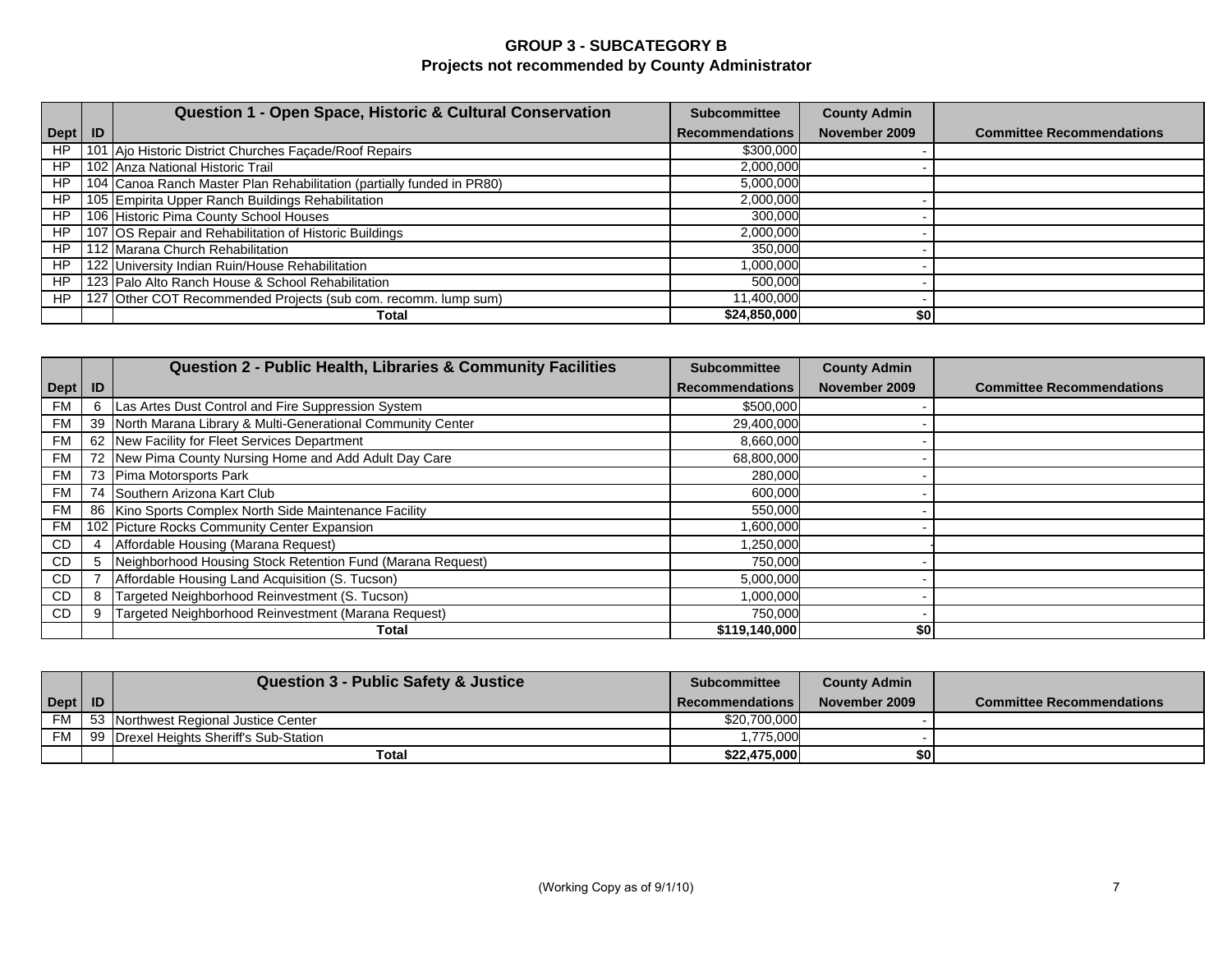# **GROUP 3 - SUBCATEGORY B Projects not recommended by County Administrator**

|           |    | <b>Question 4 - Flood Control &amp; Water Conservation</b> | <b>Subcommittee</b>    | <b>County Admin</b> |                                  |
|-----------|----|------------------------------------------------------------|------------------------|---------------------|----------------------------------|
| Dept   ID |    |                                                            | <b>Recommendations</b> | November 2009       | <b>Committee Recommendations</b> |
| FC        | 14 | South Tucson: S 7th Ave (28th to 29th St)                  | \$2,500,000            |                     |                                  |
| <b>FC</b> |    | Pascua Yaqui Stormwater Improvements                       | 6,000,000              |                     |                                  |
| FC        |    | 42 Green Valley Drainageways #3, 6, 9, 13, and 17          | 3,000,000              |                     |                                  |
| FC        |    | 53 Chalk Wash in Oro Valley                                | 1,000,000              |                     |                                  |
| <b>FC</b> |    | 56 Neighborhood Drainage and Access Improvements           | 10,000,000             |                     |                                  |
| PR.       |    | 176 Reclaimed Waterline Extensions                         | 9,000,000              |                     |                                  |
|           |    | Total                                                      | \$31,500,000           | \$0                 |                                  |

|           |     | <b>Question 6 - Parks and Recreation</b>                                           | <b>Subcommittee</b>    | <b>County Admin</b> |                                  |
|-----------|-----|------------------------------------------------------------------------------------|------------------------|---------------------|----------------------------------|
| Dept   ID |     |                                                                                    | <b>Recommendations</b> | November 2009       | <b>Committee Recommendations</b> |
| <b>PR</b> | 11  | Clements Senior Center Expansion (Tier 3)                                          | \$2,500,000            |                     |                                  |
| <b>PR</b> | 34  | Trails, Urban Pathways and Riverparks (City of Tucson) (Tier 3)                    | 4,000,000              |                     |                                  |
| <b>PR</b> | 35  | Sports Fields (Tier 3)                                                             | 4,000,000              |                     |                                  |
| <b>PR</b> | 37  | Amphi Middle School Community Park Development (Tier 2)                            | 870,000                |                     |                                  |
| <b>PR</b> | 38  | Partnership Projects (Tier 3)                                                      | 5,950,000              |                     |                                  |
| <b>PR</b> | 42  | Quincie Douglas Center Expansion (Tier 1)                                          | 1,000,000              |                     |                                  |
| <b>PR</b> | 44  | Oury Recreation Center Improvements (Tier 2)                                       | 900,000                |                     |                                  |
| <b>PR</b> | 46  | Kennedy Park Improvements and Expansion (Tier 1)                                   | 800,000                |                     |                                  |
| <b>PR</b> | 47  | Reid Park Soccer Field Replacement (Tier 3)                                        | 750,000                |                     |                                  |
| <b>PR</b> | 51  | McCormick Park Improvements (Tier 2)                                               | 500,000                |                     |                                  |
| <b>PR</b> | 52  | La Madera Park Improvements (Tier 2)                                               | 500.000                |                     |                                  |
| <b>PR</b> | -71 | Urban Fringe Parks and Land Acquisition (Tier 2)                                   | 8,000,000              |                     |                                  |
| <b>PR</b> | 83  | Sports Fields & Security (Tier 2)                                                  | 5,473,000              |                     |                                  |
| <b>PR</b> | 84  | Environmental Compliance (Tier 2)                                                  | 5,000,000              |                     |                                  |
| <b>PR</b> | 87  | Park Facilities Renewal and Improvements (Tier 2)                                  | 4,000,000              |                     |                                  |
| PR        | 88  | Park ADA Compliance Upgrades (Tier 2)                                              | 4,000,000              |                     |                                  |
| <b>PR</b> | 99  | County Ranch Improvements (Tier 2)                                                 | 620,000                |                     |                                  |
| <b>PR</b> |     | 119 CDO River Park Corridor Acquisitions (Tier 2)                                  | 2,600,000              |                     |                                  |
| <b>PR</b> |     | 122 Rillito River Park Corridor Acquisitions (Tier 2)                              | 900.000                |                     |                                  |
| <b>PR</b> |     | 124 Tanque Verde River Park Corridor Acquisitions (Tier 2)                         | 1,000,000              |                     |                                  |
| <b>PR</b> |     | 128 Pantano River Park Corridor Acquisitions (Tier 2)                              | 4,300,000              |                     |                                  |
| <b>PR</b> |     | 130 Santa Cruz River Park Corridor Acquisitions (Tier 1)                           | 600,000                |                     |                                  |
| <b>PR</b> |     | 140 Ajo Detention Basin Park (Tier 1)                                              | 2,200,000              |                     |                                  |
| <b>PR</b> |     | 144 Rillito River Park - I-10 to La Cholla (Tier 2)                                | 3,000,000              |                     |                                  |
| <b>PR</b> |     | 147 Rillito River Park - La Cholla to Oracle Road (Tier 1)                         | 2,000,000              |                     |                                  |
| <b>PR</b> |     | 151 Robles Pass Trails Park Staging Area (Tier 2)                                  | 750,000                |                     |                                  |
| <b>PR</b> |     | 152 Arizona Trail - Sahuarita Road Trailhead (Tier 3)                              | 700,000                |                     |                                  |
| <b>PR</b> |     | 153 Chalk Mine Trailhead-Public Access for Tortolita Mtn Park - Phase One (Tier 2) | 750,000                |                     |                                  |
| <b>PR</b> |     | 154 Arizona Trail - Pistol Hill Road Trailhead (Tier 3)                            | 475,000                |                     |                                  |
| <b>PR</b> |     | 165 Tucson Mountain Park - King Canyon Trailhead (Tier 2)                          | 300,000                |                     |                                  |
| <b>PR</b> |     | 196 Hohokam Middle School (Tier 1)                                                 | 1,750,000              |                     |                                  |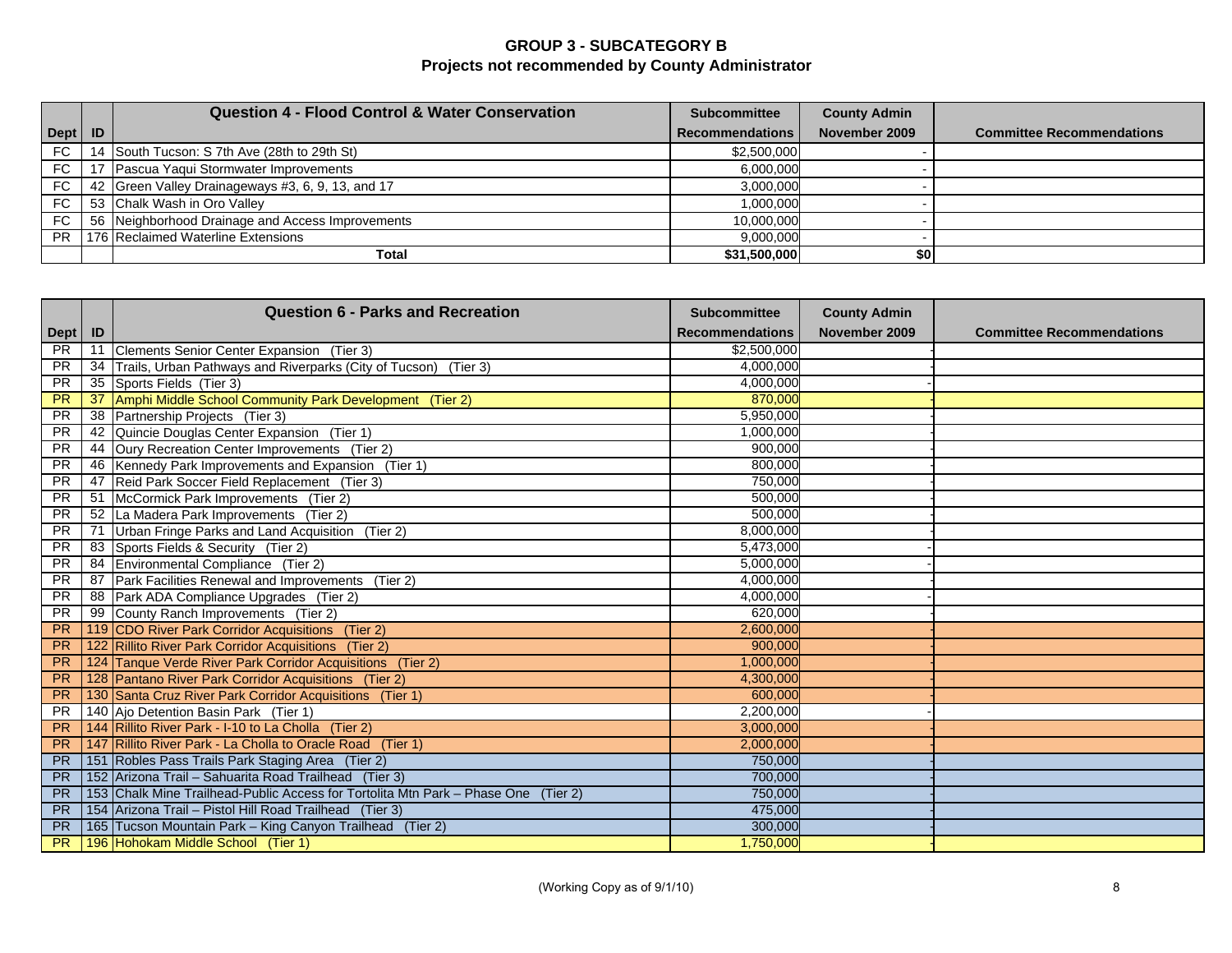# **GROUP 3 - SUBCATEGORY B Projects not recommended by County Administrator**

|           | <b>Question 6 - Parks and Recreation</b>                              | <b>Subcommittee</b>    | <b>County Admin</b> |                                  |
|-----------|-----------------------------------------------------------------------|------------------------|---------------------|----------------------------------|
| Dept   ID |                                                                       | <b>Recommendations</b> | November 2009       | <b>Committee Recommendations</b> |
| <b>PR</b> | 220 Adaptive Recreation Center Expansion (Tier 2)                     | \$12,000,000           |                     |                                  |
| <b>PR</b> | 225 El Casino Park (Tier 2)                                           | 850,000                |                     |                                  |
| <b>PR</b> | 234 Arivaca Junction Land Acquisition for Future Civic Needs (Tier 1) | 175,000                |                     |                                  |
| <b>PR</b> | 255 Land and Open Space Acquisition (Tier 3)                          | 6,000,000              |                     |                                  |
| <b>PR</b> | 256 Park Facility Revitalization & Safety Enhancements (COT) (Tier 2) | 6,975,000              |                     |                                  |
| <b>PR</b> | 259 Tortolita Middle School (Tier 2)                                  | 2,850,000              |                     |                                  |
| <b>PR</b> | 262 Altar Valley Watershed Restoration Project (Tier 1)               | 3,500,000              |                     |                                  |
| <b>PR</b> | 268 Sonoran Desert Park (Tier 1)                                      | 17,000,000             |                     |                                  |
| <b>PR</b> | 270 Ormsby Park Expansion and Trail Connectivity (Tier 2)             | 3,500,000              |                     |                                  |
| FC        | Canoa Ranch Ecosystem Restoration/Groundwater Replenishment (Tier 2)  | 1,000,000              |                     |                                  |
|           | Total                                                                 | \$124,038,000          | \$0                 |                                  |